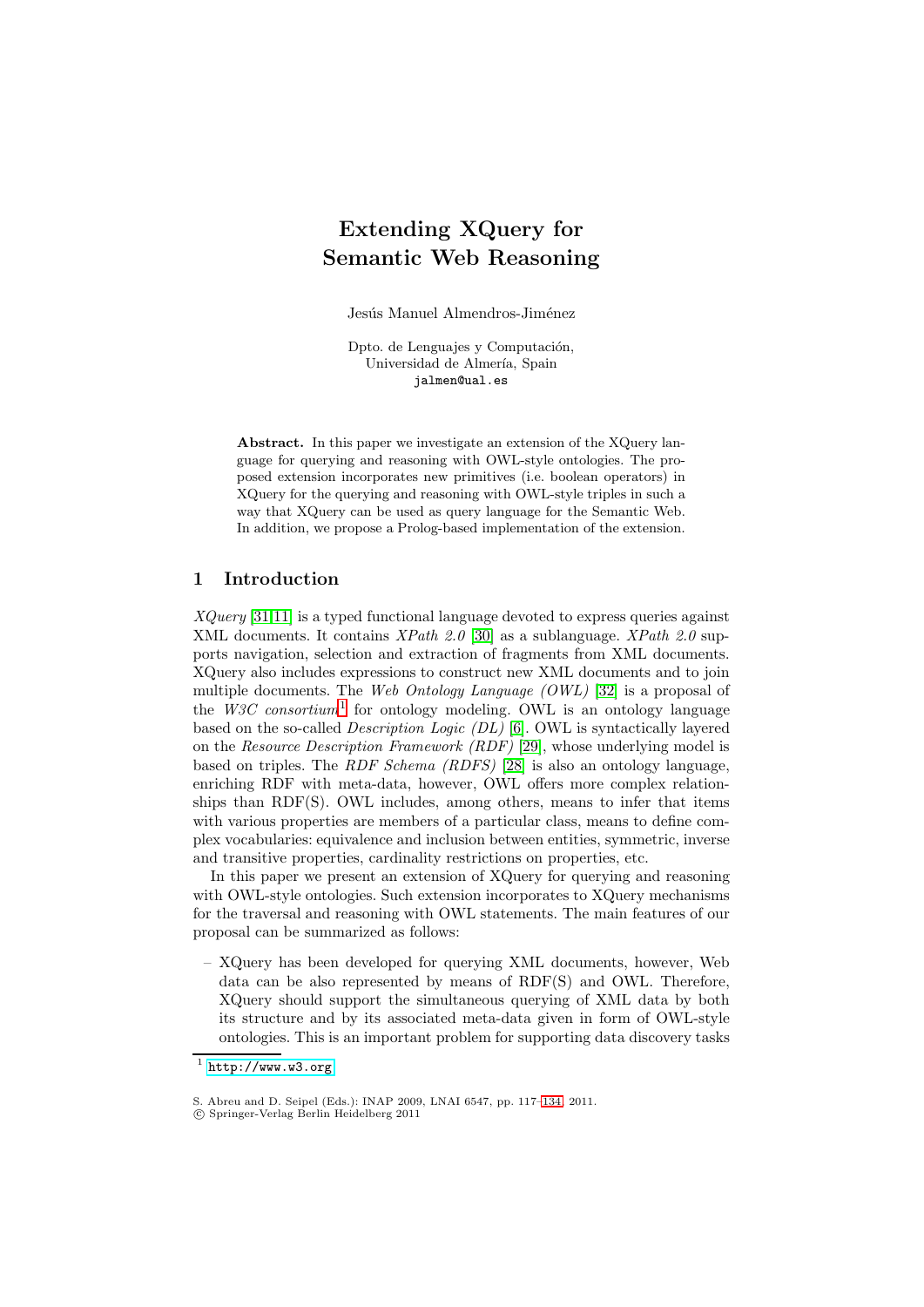against collections of XML data. The problem of simultaneous querying of both data and meta-data has been intensely studied for other data models, but the topic is in its infancy for XML data. Our approach could be used in large-scale document repositories allowing document meta-data to be used in the generation of reports and aggregate documents. The proposed extension allows to query XML/RDF(S)/OWL documents and to obtain as output the same kind of documents.

- In his current form, XQuery can be used for querying RDF(S) and OWL assuming a XML representation of RDF(S) and OWL. However, the representation of RDF(S) and OWL in XML is not standarized. While query languages for  $XML + RDF$  do exist, their application in practice is restricted by the assumption of a particular encoding of the ontology hierarchy in XML. In addition, expressing queries in XQuery against RDF and OWL in XML format can be too sophisticated. The proposed extension is independent of the XML encoding of ontologies, working directly on the conceptual RDF(S) (and OWL) data model: triples.
- RDF(S) and OWL querying should be combined with reasoning. RDF(S) and OWL allow to express and infer complex relationships between entities which should be exploited by means of a query language. The proposed extension is able to use semantic information inferred from RDF(S) and OWL resources.
- Finally, we will propose an implementation of the extension in Prolog.

Now, we will review the existing proposals of query languages for the Semantic Web and we will present the advantages of our proposal.

A great effort has been made for defining query languages for RDF(S)/OWL documents (see [\[7](#page-16-2)[,17\]](#page-16-3) for surveys about this topic). The proposals mainly fall on extensions of *SQL*-style syntax for handling the *triple-based RDF structure*. In this line the most representative languages are SquishQL [\[22\]](#page-17-5), SPARQL [\[14\]](#page-16-4) and RQL [\[19\]](#page-16-5). However, they are designed for RDF(S) and OWL querying in the following sense. The syntax of the previous languages resemble SQL extensions for expressing queries in which the database contains RDF triples. The answers to such queries resemble to SQL answers (i.e. tables). In our proposal, the extension of XQuery can express answers as XML documents, and, in particular, as RDF documents, and therefore XML/RDF(S)/OWL documents work as input and as output of the XQuery extension. It does not mean that the existing proposals of RDF(S)/OWL query languages cannot produce XML documents as output but they require the use of *ad-hoc* languages for formatting the output. This is the case, for instance, of SPARQL which incorporates to the queries the socalled *SPARQL Results Document* which defines the XML format of the answers. In our case, we take advantage of the XQuery mechanisms for obtaining XML documents as output.

There exist in the literature some proposals of extensions of *XPath*, *XSLT* and *XQuery* languages for the handling of RDF(S) and OWL. XPath, XSLT were also designed for XML, and therefore the proposals are *XML-based* approaches. In this line the most representative languages are XQuery for RDF (*'the Syntactic Web Approach"*) [\[23\]](#page-17-6), RDF Twig [\[33\]](#page-17-7), RDFPath [\[26\]](#page-17-8), RDFT [\[12\]](#page-16-6) and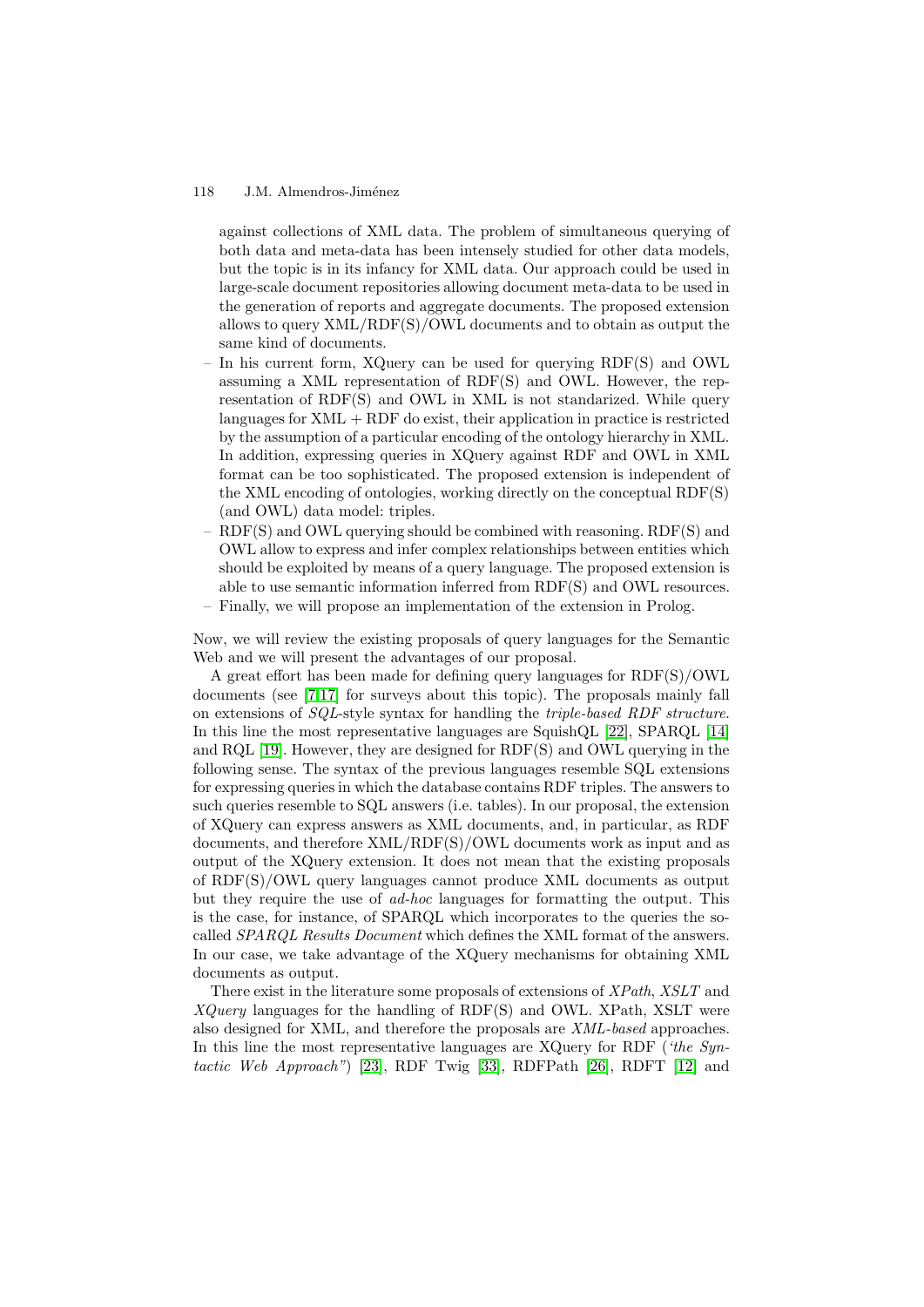XsRQL [\[20\]](#page-16-7). Such languages assume the serialization (i.e. encoding, representation) of RDF(S) and OWL in XML. However, such serialization is not standard. Our proposal aims to amalgamate the SPARQL (SquishQL and RQL) design with the XML-based approaches in the following sense. In our proposed extension of XQuery we do not assume a fixed serialization of RDF(S) and OWL in XML, rather than, we extend the XQuery syntax in order to admit the traversal of RDF triples similarly to SPARQL-style query languages. However, we retain the XQuery capability to generate XML documents as output. In addition, our proposal extends the syntax of XQuery but XQuery can be still used for expressing queries against XML documents. Therefore, with our extension XQuery can be used for expressing queries which combine input resources which can have XML/RDF(S)/OWL format, any of them. As far as we know, our proposal is the first one in which heterogeneous resources can be combined in a query.

Finally, there are some proposals of logic-based query languages for the Semantic Web. This is the case of TRIPLE [\[25\]](#page-17-9), N3QL [\[8\]](#page-16-8) and XCerpt [\[24,](#page-17-10)[15\]](#page-16-9). They have their own syntax similar to *deductive logic languages*, and handle RDF(S)/OWL (in the case of TRIPLE and N3QL) and XML/RDF (in the case of XCerpt). Our proposal aims to define an extension of an standarized query language like XQuery rather than defining a new query language (i.e. syntax and semantics). However, our work is close to logic-based query languages in the following sense. We will propose a logic-based implementation of XQuery using Prolog as host language.

The question now is, why Prolog? The existing XQuery implementations either use functional programming (with *Objective Caml* as host language) or Relational DataBase Management Systems (RDBMS). In the first case, the *Galax* implementation [\[21\]](#page-17-11) encodes XQuery into *Objective Caml*, in particular, encodes XPath. Since XQuery is a functional language (with some extensions) the main encoding is related with the type system for allowing XML documents and XPath expressions to occur in a functional expression. With this aim an specific type system for handling XML tags, the hierarchical structure of XML, and sequences of XML items is required. In addition, XPath expressions can implemented from this representation. In the second case, XQuery has been implemented by using a RDBMS. It evolves in most of cases the encoding of XML documents by means of relational tables and the encoding of XPath and XQuery. The most relevant contribution in this research line is *MonetDB/XQuery* [\[9\]](#page-16-10). It consists of the *Pathfinder* XQuery compiler [\[10\]](#page-16-11) on top of the *MonetDB* RDBMS, although *Pathfinder* can be deployed on top of any RDBMS. MonetDB/XQuery encodes the XML tree structure in a relational table following a pre/post order traversal of the tree (with some variant). XPath can be implemented from such table-based representation. XQuery can be implemented by encoding *flwor* expressions into the *relational algebra*, extended with the so-called *loop-lifted staircase join*.

The motivation for using a logic-based language for implementing XQuery is that our extension of XQuery has to handle OWL-style ontologies. However, RDF(S) and OWL should be handled not only as a database of triples, but reasoning with RDF(S) and OWL should be incorporated. The underlying model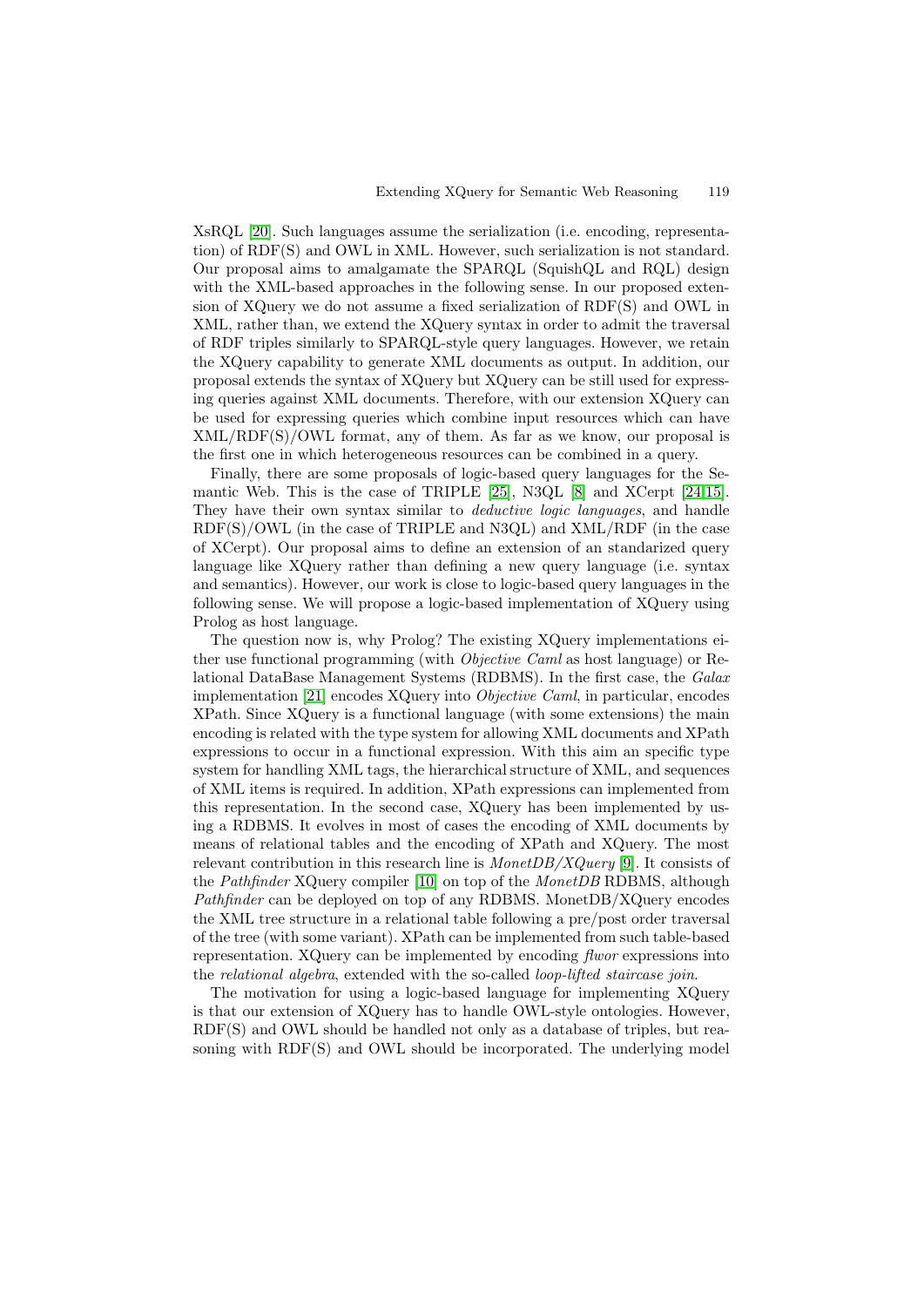of RDF(S) and OWL is suitable for reasoning about data and metadata. For instance, class and property (i.e. concepts and roles) hierarchies can define complex models in which a given individual can belong to more than one complex class. Inferencing and reasoning is then required. Logic programming (and in particular, Prolog) is a suitable framework for inferencing and reasoning. It has been already noted by some authors. In this area of research, some authors [\[16](#page-16-12)[,27\]](#page-17-12) have studied the intersection of Description Logic and Logic Programming, in other words, which fragment of Description Logic can be expressed in Logic Programming. In [\[16\]](#page-16-12), they have defined the so-called *Description Logic Programming*  $(DLP)$ , which corresponds with a fragment of  $\mathcal{SHIQ}$ . With this aim, firstly, the fragment of DL is encoded into a fragment of FOL; and after the fragment of FOL is encoded into logic programming. Other fragments of OWL/DL can be also encoded into logic programming, in particular, Volz [\[27\]](#page-17-12) has encoded fragments of SHOIN into *Datalog*, *Datalog(=)*, *Datalog(=,IC)* and *Prolog(=,IC)*; where "=" means "with equality", and "IC" means "with Integrity constraints". Some other proposals have encoded the fragment SHIQ into *disjunctive Datalog* [\[18\]](#page-16-13), and into  $Database(IC, \neq, not)$  [\[13\]](#page-16-14), where "not" means "with negation".

Implementing XQuery by means of Prolog we will have a logic based implementation in which we can accommodate the Semantic Web extension. In previous works [\[4,](#page-16-15)[5\]](#page-16-16) we have proposed a Prolog based implementation of the XQuery (and XPath) languages. In such proposal, XML documents are translated into a Prolog program by means of facts and rules. Then, a query of XQuery is encoded by means of Prolog rules, and an specific goal is used for obtaining the answer. The rules of the encoding of the query specializes the Prolog program representing the input XML document. From the Prolog computed answers we are able to rebuild the output XML document. The contribution of this paper is that both XQuery constructs and RDF(S)/OWL reasoning can be expressed by means of rules and therefore a Prolog based implementation of the extension of XQuery can be easily defined.

In our proposal, we have focused on one of the Volz's fragments [\[27\]](#page-17-12) which can be encoded into *Datalog*. It is a fragment of  $\mathcal{SHOIN}$ , which includes the OWL vocabulary: *rdf* : *type*, *rdfs* : *subClassOf* , *rdfs* : *subPropertyOf* , *owl* : *equivalent Property*, *owl* : *equivalentClass*, *rdfs* : *domain*, *rdfs* : *range*, *owl* : *someValues From*, *owl* : *has Value* and *owl* : *allValuesFrom*, and handles *owl* : *union* and *owl* : *inter section* operators, and *owl* : *TransitiveProperty*, *owl* : *SymmetricPro per ty* and *owl* : *inver seOf* properties. All of them are used with some restrictions. Since the main aim of our approach is to exhibit the combination of querying of XML, RDF and OWL, the restriction to a simple kind of ontology makes our work easier. However, it does not affect substantially to the relevance of the approach since interesting examples can be handled in our query language. We believe that more complex ontologies which can be encoded into extensions of Datalog could be also integrated in our approach following the same ideas presented here. Such extensions are considered as future work.

We would like to remark that our work also continues a previous work about XQuery. In [\[1\]](#page-15-0), we have studied how to define an extension of XQuery for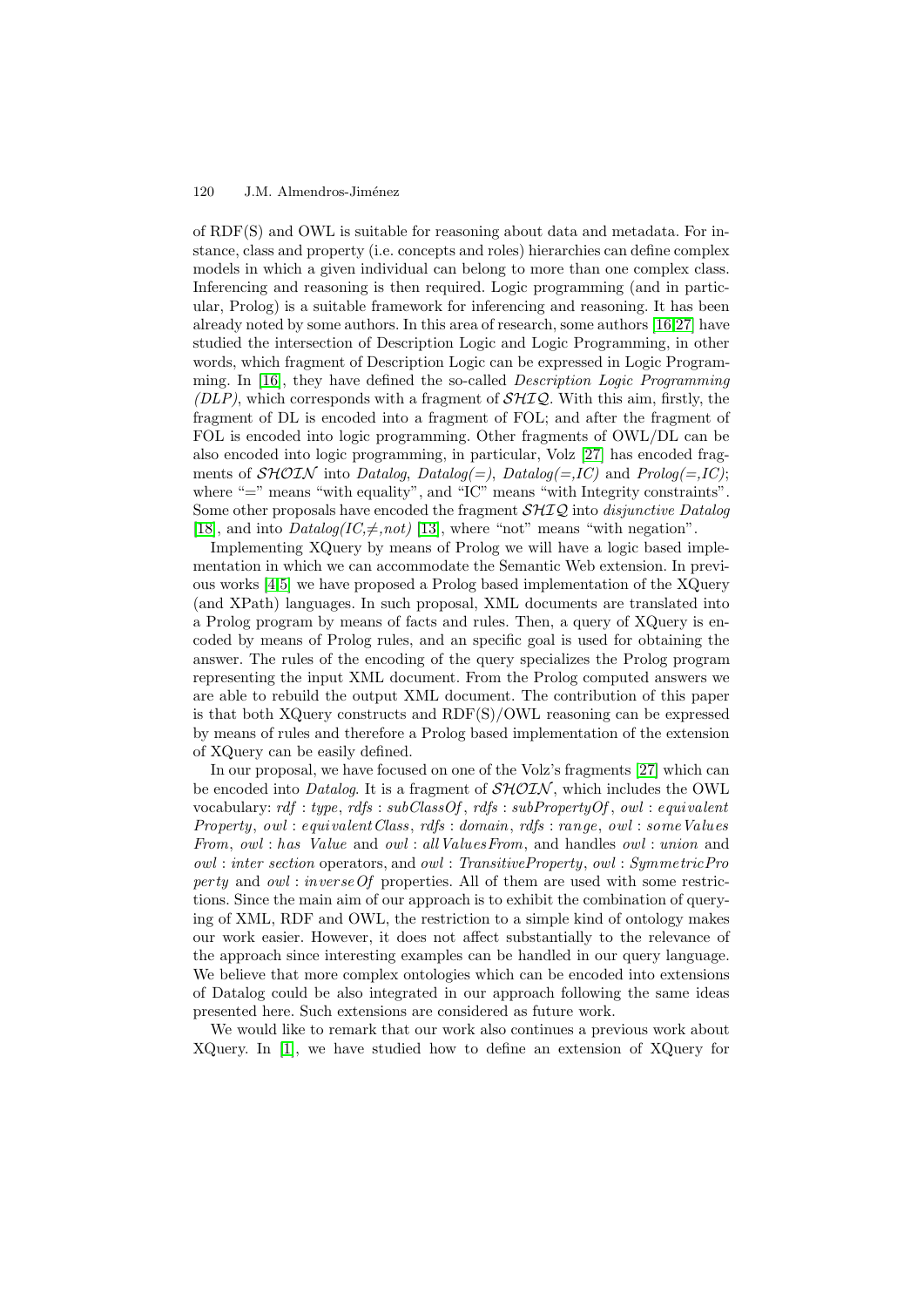| $C \sqsubset D$  | (rdfs:subClassOf)                                                               | $E \equiv F$     | (owl:equivalentClass)    |
|------------------|---------------------------------------------------------------------------------|------------------|--------------------------|
| $P \sqsubset Q$  | (rdfs:subProperty0f)                                                            | $P \equiv Q$     | (owl:equivalentProperty) |
| $P \equiv Q^{-}$ | (owl:inverseOf)                                                                 | $P \equiv P^{-}$ | (owl:SymmetricProperty)  |
| $P^+\sqsubset P$ | (owl:TransitiveProperty) $\vert \top \sqsubseteq \forall P^- . D$ (rdfs:domain) |                  |                          |
|                  | $\top \sqsubseteq \forall P.D \;(\texttt{rdfs:range})$                          | P(a,b)           | (property fillers)       |
| A(a)             | (individual assertions)                                                         |                  |                          |

<span id="page-4-0"></span>**Fig. 1. TBox and ABox** Formulas (see [\[27\]](#page-17-12))

querying RDF documents. Similarly to the current proposal, such extension allows to query XML and RDF resources with XQuery, and queries can take as input XML and RDF documents, obtaining also as output both kind of documents. The proposed RDF extension of XQuery uses the **for** construction of XQuery for traversing RDF triples. In addition, our RDF extension of XQuery is equipped with built-in boolean operators for RDF/RDFS properties like *rdf:type*, *rdfs:domain*, *rdfs:range*, *rdfs:subClassOf*, *rdfs:subPropertyOf*, and so on. Such built-in boolean operators can be used for reasoning about RDF, that is, for using the RDFS entailment relationship in the queries. In addition, we have studied a Prolog based implementation of this extension.

Finally, we have tested the proposal of this paper by means of a prototype implemented in SWI-Prolog. The prototype consists of a XQuery implementation and a RDF(S)/OWL reasoning module. The *XQuery* implementation can be downloaded from <http://indalog.ual.es/XQuery> and the RDF(S)/OWL module from <http://indalog.ual.es/OProlog>.

The structure of the paper is as follows. Section 2 will present the kind of ontologies we consider in our framework. Section 3 will describe the extension of XQuery for RDF(S)/OWL. Section 4 will show the implementation in Prolog and, finally, Section 5 will conclude and present future work.

# <span id="page-4-1"></span>**2 Ontology Representation**

In this section we will show which kind of ontologies will be handled in our framework. We will restrict ourselves to the case of a subset of DL expressible in Datalog [\[27\]](#page-17-12), and therefore in Prolog. Such kind of DL ontologies contains a **TBox** and a **ABox** of axioms whose syntax is shown in Figure [1.](#page-4-0) In Figure [1,](#page-4-0) *E* and *F* are class descriptions of type  $\mathcal E$  (see Figure [2\)](#page-5-0), *C* is a class description of left-hand side type (type  $\mathcal{L}$ , see Figure [2\)](#page-5-0), and  $D$  is a class description of right-hand side type (type R, see Figure [2\)](#page-5-0), *P* and *Q* are property names, *a, b* are individual names, and *A* is an atomic class.

Basically, the proposed subset of DL restricts the form of class descriptions in right and left hand sides of subclass and class equivalence axioms. Such restriction is required to be encoded by means of Datalog rules. Roughly speaking, the universal quantification is only allowed in the right hand side of DL formulas, which corresponds in the encoding to the occurrences of the same quantifier in the left hand side (i.e. head) of rules. The same kind of reasoning can be used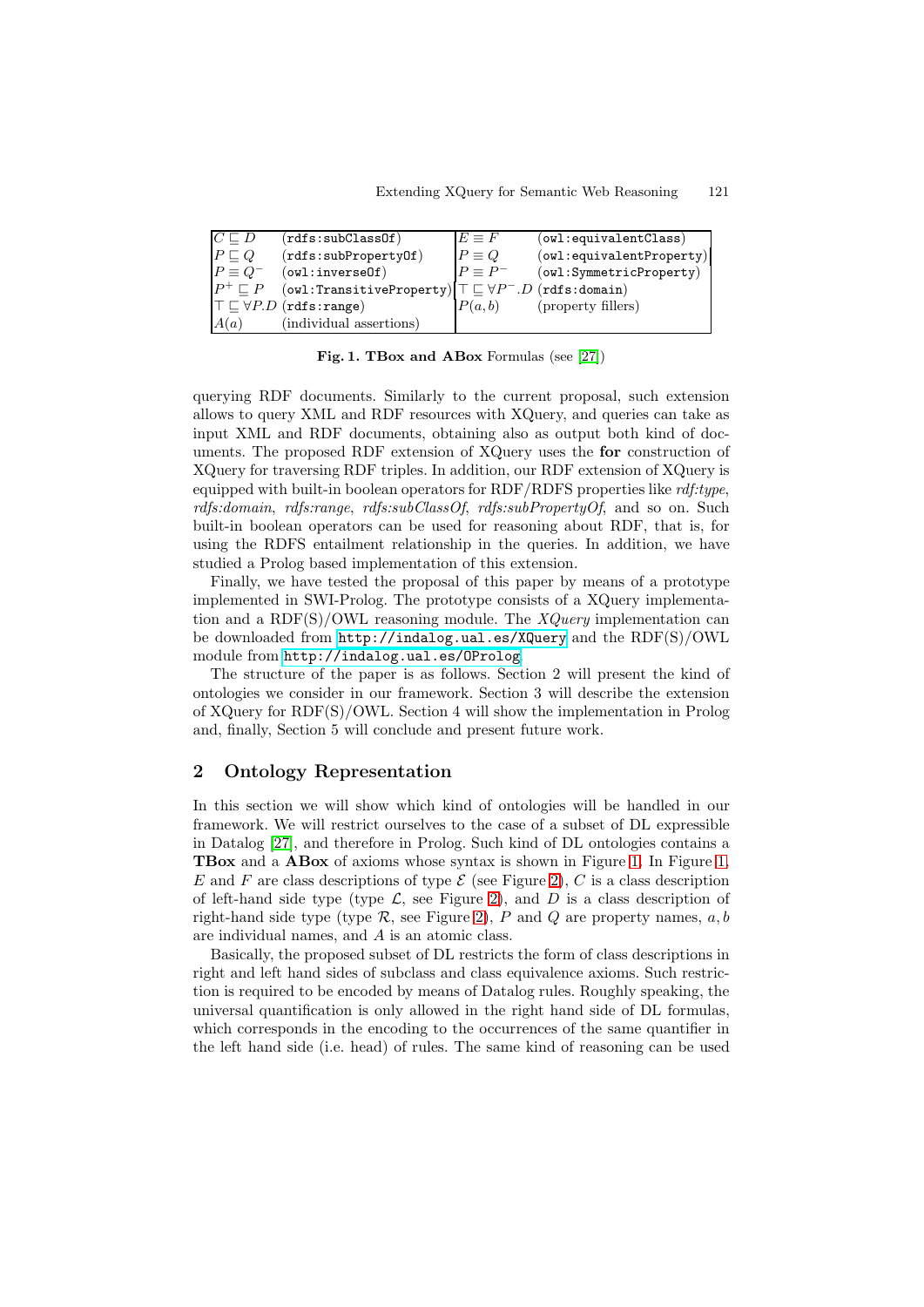|                                                                                                                                                            | type $\mathcal{L}$                                                                                                                         | type $\mathcal{R}$                                                                                                                |
|------------------------------------------------------------------------------------------------------------------------------------------------------------|--------------------------------------------------------------------------------------------------------------------------------------------|-----------------------------------------------------------------------------------------------------------------------------------|
| type $\mathcal E$<br>atomic class<br>$E_1 \sqcap E_2$   owl:intersectionOf $ \exists P.\{o\} $   owl:hasValue<br>$\exists P.\{o\}$<br>$\vert$ owl:hasValue | atomic class<br>$C_1 \sqcap C_2$   owl:intersectionOf  <br>$C_1 \sqcup C_2$<br>$\vert$ owl:unionOf<br>owl:someValuesFrom<br>$\exists P.C.$ | atomic class<br>$D_1 \sqcap D_2$<br>owl:intersectionOf<br>$\exists P.\{o\}$<br>owl:hasValue<br>$\forall P.D$<br>owl:allValuesFrom |

<span id="page-5-0"></span>**Fig. 2.** Allowed Types (see [\[27\]](#page-17-12))

| <b>TBox</b>                                                                                             |                                                                                               |
|---------------------------------------------------------------------------------------------------------|-----------------------------------------------------------------------------------------------|
| $(1)$ Man $\sqsubset$ Person                                                                            | (2) Woman □ Person                                                                            |
| (3) Person $\Box$ $\exists$ author_of. Manuscript $\Box$ Writer (4) Paper $\Box$ Book $\Box$ Manuscript |                                                                                               |
| (5) Book $\sqcap \exists topic.\{\text{``XML''}\}\sqsubset XMLbook$                                     | (6) Manuscript $\sqcap \exists reviewed\_by.Person \sqsubseteq$<br>Reviewed                   |
| $(7)$ Manuscript $\Box$ $\forall$ rating. Score                                                         | $(8)$ Manuscript $\Box$ $\forall$ topic. Topic                                                |
| (9) author-of $\equiv$ writes                                                                           | $(10)$ average-rating $\Box$ rating                                                           |
| $(11)$ authored_by $\equiv$ author_of                                                                   | $(12)$ $\top \square \forall$ author_of.Manuscript                                            |
| $(13)$ $\top \square \forall$ author-of Person                                                          | $(14)$ $\top \sqsubset \forall$ reviewed_by. Person                                           |
| $(15)$ $\top \sqsubset \forall$ reviewed_by $\Box$ Manuscript                                           |                                                                                               |
| ABox                                                                                                    |                                                                                               |
| $(1)$ Man("Abiteboul")                                                                                  |                                                                                               |
| $(2)$ Man("Buneman")                                                                                    | $(3)$ Man("Suciu")                                                                            |
| $(4)$ Book("Data on the Web")                                                                           | (5) Book("XML in Scottland")                                                                  |
| (6) $Paper('Growing XQuery")$                                                                           | $(7)$ Person("Anonymous")                                                                     |
|                                                                                                         | (8) author_of ("Abiteboul", "Data on the Web") (9) authored_by ("Data on the Web", "Buneman") |
| $(10)$ author_of("Suciu", "Data on the Web")                                                            | $(11)$ author_of("Buneman", "XML in Scottland")                                               |
| $(12)$ writes ("Simeon", "Growing XQuery")                                                              | $(13)$ reviewed_by("Data on the Web",                                                         |
|                                                                                                         | $"Anonymous"$ )                                                                               |
| $(14)$ reviewed_by("Growing", "Almendros")                                                              | $(15)$ average_rating("Data on the Web", "good")                                              |
| $(16)$ rating("XML in Scottland", "excellent")                                                          | $(17)$ average_rating("Growing XQuery", "good")                                               |
| $(18)$ topic("Data on the Web", "XML")                                                                  | $(19)$ topic ("Data on the Web", "Web")                                                       |
| $(20)$ topic $($ "XML in Scottland", "XML")                                                             |                                                                                               |

<span id="page-5-1"></span>**Fig. 3.** An Example of Ontology

for explaining why existential quantifiers can only occur in left hand sides of DL formulas. Union formulas are required to appear in left hand sides which corresponds with the definition of two or more rules in the encoding. The details about the encoding can be found in Section [4.1.](#page-8-0) Let us see now an example of a such DL ontology (see Figure [3\)](#page-5-1).

The ontology of Figure [3](#page-5-1) describes, in the **TBox**, meta-data in which the elements of *Man* and the elements of *Woman* are elements of *Person* (cases (1) and (2)); and the elements of *Paper* and *Book* are elements of *Manuscript* (case (4)). In addition, a *Writer* is a *Person* who is the *author of* a *Manuscript* (case (3)), and the class *Reviewed* contains the elements of *Manuscript reviewed by* a *Person* (case (6)). Moreover, the *XMLBook* class contains the elements of *Manuscript* which have as *topic* the value "XML" (case (5)). The classes *Score* and *Topic* contain, respectively, the values of the properties *rating* and *topic* associated to *Manuscript* (cases (7) and (8)). The property *average rating* is a subproperty of *rating* (case (10)). The property *writes* is equivalent to *author of* (case (9)), and *authored\_by* is the inverse property of *author\_of* (case  $(11)$ ). Finally, the property *author of*, and conversely, *reviewed by*, has as domain a *Person* and as range a *Manuscript* (cases (12)-(15)).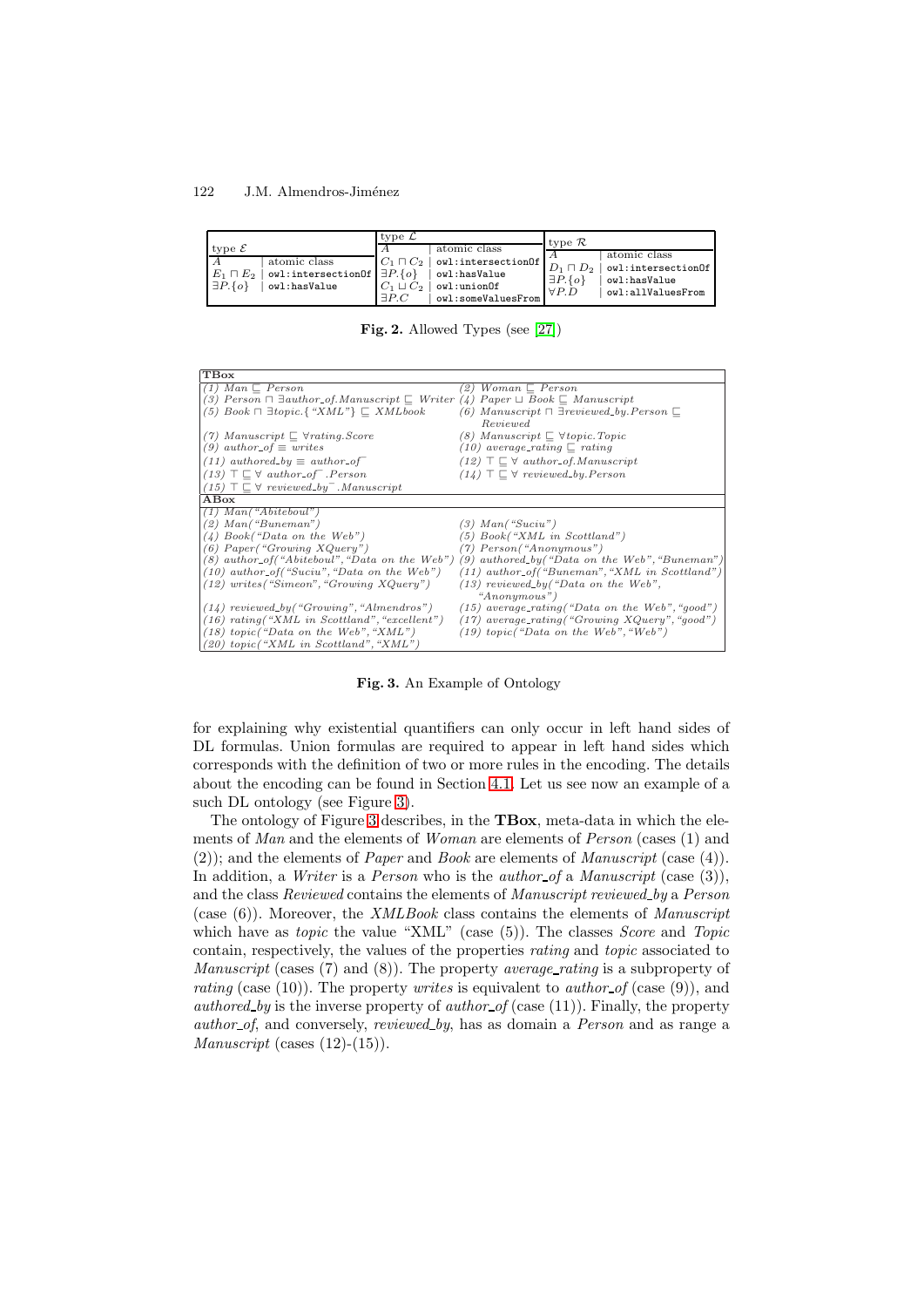| $ xquery  =$ namespace name: resource in xquery   flwr   value                                                                                                                                                                                                                                                                                                    |  |  |
|-------------------------------------------------------------------------------------------------------------------------------------------------------------------------------------------------------------------------------------------------------------------------------------------------------------------------------------------------------------------|--|--|
| $r \cdot \text{r}$ $\vert \langle \text{tag at} t = \langle \cdot \rangle \text{/} \cdot \langle \cdot \rangle$ ,, $\text{at} = \langle \cdot \rangle \text{/} \cdot \langle \cdot \rangle$ $\vert \text{very} \rangle \cdot \langle \cdot \rangle$ , $\text{query} \langle \cdot \rangle$ $\vert \text{tag} \rangle$ .                                           |  |  |
| $\mathcal{L}$ and $\mathcal{L}$ document $(\mathcal{L}(\mathcal{L}))'$ and $\mathcal{L}(\mathcal{L})$ are $\mathcal{L}(\mathcal{L})$ and $\mathcal{L}(\mathcal{L})$ and $\mathcal{L}(\mathcal{L})$ and $\mathcal{L}(\mathcal{L})$ and $\mathcal{L}(\mathcal{L})$ and $\mathcal{L}(\mathcal{L})$ and $\mathcal{L}(\mathcal{L})$ and $\mathcal{L}(\mathcal{L})$ and |  |  |
| $\vert \textit{owldoc} \vert := \textbf{owldocument}(doc).$ $\qquad \qquad \textit{tripledoc} := \textit{rdfdoc} \vert \textit{owldoc}.$                                                                                                                                                                                                                          |  |  |
| $\vert \textit{flwr} \vert =$ for <i>\$var</i> in <i>vexpr</i> /where <i>constraint</i> / return <i>xqvar</i>                                                                                                                                                                                                                                                     |  |  |
| for $(\$var, \$var, \$var, \$var)$ in tripledoc where constraint return xquar                                                                                                                                                                                                                                                                                     |  |  |
| let $\$var := \text{very }$ /where constraint/ return xquar.                                                                                                                                                                                                                                                                                                      |  |  |
| $ xqvar\rangle = \{ \text{ 'vexpr } \}$ $  \langle \text{ tag } att = \{\text{ 'vexpr } \} \rangle, , att = \{\text{ 'vexpr } \} \rangle$ x $qvar, , xqvar \langle \text{ tag } \rangle$                                                                                                                                                                          |  |  |
| $\vert$ flwr $\vert$ value.                                                                                                                                                                                                                                                                                                                                       |  |  |
| $ verpr := $var \mid $var \mid 'empty \mid \text{error} \mid \text{embed}   value.$ expr:= $text() \mid @att \mid tag \mid tag(expr) \mid ' \mid 'error.$                                                                                                                                                                                                         |  |  |
| $ constraint := Op(veryr, , vexpr)  constant 'or' constraint   constraint 'and' constraint.$                                                                                                                                                                                                                                                                      |  |  |

<span id="page-6-0"></span>**Fig. 4.** Extension of the Core of XQuery

The **ABox** describes data about two elements of *Book*: "Data on the Web" and "XML in Scottland" and a *Paper*: "Growing XQuery". It describes the *author of* and *authored by* relationships for the elements of *Book* and the *writes* relation for the elements of *Paper*. In addition, the elements of *Book* and *Paper* have been reviewed and rated, and they are described by means of a topic.

# **3 Extended XQuery**

Now, we would like to show how to query an OWL-style ontology by means of XQuery. The grammar of the extended XQuery for querying XML, RDF(S) and OWL is described in Figure [4,](#page-6-0) where "name **:** resource" assigns name spaces to URL resources; "value" can be strings, numbers or XML trees; "tag" elements are XML labels; "att" elements are attribute names; "doc" elements are URLs; and finally, *Op* elements can be selected from the usual binary operators: *<*=,  $\geq$  =,  $\leq$ ,  $\geq$ ,  $=$ ,  $=\neq$ , and from *OWL/RDF(S) built-in boolean operators*. Basically, the XQuery language has been extended as follows:

- The **namespace** statement has been added allowing the declaration of URIs.
- A new kind of **for** expression has been added for traversing triples from a RDF document whose location is specified by means of the **rdfdocument** primitive; analogously, a new kind of **for** expression has been added for traversing triples from an OWL document whose location is specified by means of the **owldocument** primitive.
- In addition, the **where** construction includes boolean conditions of the form  $Op (vexpr, \ldots, vexpr)$  which can be used for checking RDF(S)/OWL properties. The boolean operator *Op* can be one of *rdf:type*, *rdfs:subClassOf*, *owl:equivalentClass*, etc.

The above XQuery is a typed language in which there are two kinds of variables: those variables used in XPath expressions, and those used in RDF(S)/OWL triples. However they can be compared by means of boolean expressions, and they can be used together for the construction of the answer. We have considered a subset of the XQuery language in which some other built-in constructions for XPath can be added, and also it can be enriched with other XQuery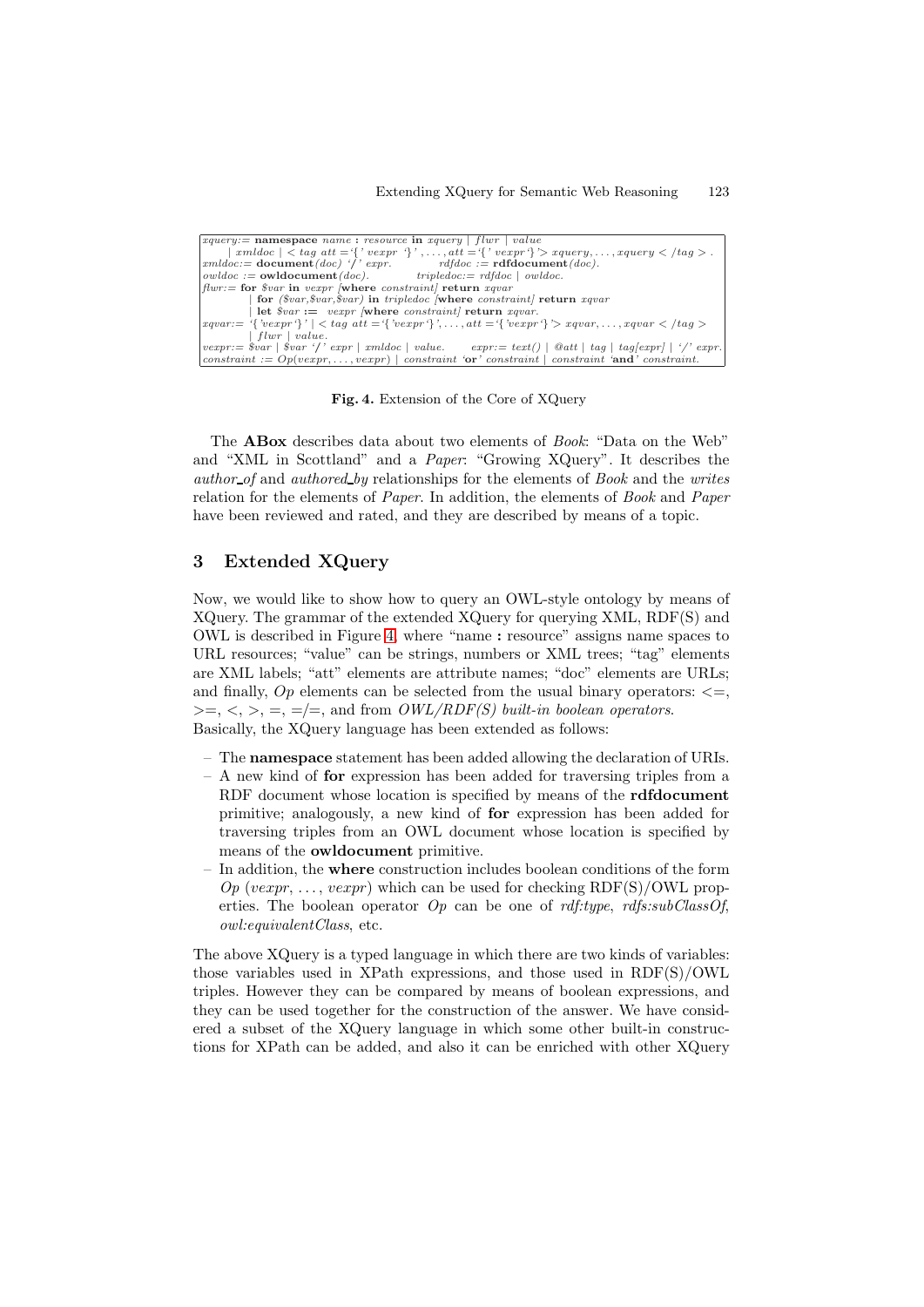constructions, following the W3C recommendations [\[31\]](#page-17-0). However, with this small extension of the core of XQuery we are able to express interesting queries against XML, RDF and OWL documents.

Now, we would like to show an example of query in order to give us an idea about how the proposed extension of XQuery is suitable for OWL querying and reasoning. The query we like to show is *"Retrieve the authors of manuscripts"*. It can be expressed in our proposed extension of XQuery as follows:

```
namespace mns : "http://www.ontologies.org/manuscripts/#" in
< list > {
for ($Author,$Property,$Manuscript) in owldocument(''ex.owl'') return
for ($Manuscript,$Property2,$Type) in owldocument(''ex.owl'')
where rdfs:subPropertyOf($Property,mns:author of)
and $Property2=rdf:typeOf and rdfs:subClassOf($Type,mns:manuscript) return
<author>{ $Author } </author >
} </ list >
```
In the example we can see the following elements:

- OWL triples are traversed by means of the new **for** expression of XQuery. Each triple is described by means of three variables (prefixed with '\$' as usual in XQuery). Given that we have to query two properties, that is, *rdf:typeOf* and *author of*, we have to combine two **for** expressions.
- The **where** expression has to check whether the first property, that is, *\$Property*, is a subproperty of *author of*, and the second property is *rdf:typeOf*. Let us remark that we could write *\$Property=mns:author of* instead of *rdfs:sub-PropertyOf(\$Property,mns:author of )* but in such a case only triples "*author of*" would be considered, and not subproperties of "*author of*".
- The type of the manuscripts should be "*Manuscript*", as it is checked by means of *rdfs:subClassOf(\$Type,mns:manuscript)*.
- Finally, the output of the query is shown by means of XML in which each element (i.e. the author) is labeled by means of "*author*".

In this case the answer would be:

```
<list>
<author>Abiteboul</author>
<author>Suciu</author>
<author>Buneman</author>
<author>Buneman</author>
<author>Simeon</author>
</list>
```
Let us remark that our proposed query language is able to reason with OWL, that is, it uses that *Book* and *Paper* are subclasses of *Manuscript* and the relationship *author of* is equivalent to *writes*.

# **4 Prolog Implementation**

In this section, we will propose the implementation of the extension of XQuery in Prolog. Firstly, we will describe the encoding of the subset of OWL into Prolog. Secondy, we will show the encoding of XQuery in Prolog. The encoding of the extension of XQuery will use the encoding of XPath studied in [\[5\]](#page-16-16), and the encoding of XQuery studied in [\[4\]](#page-16-15).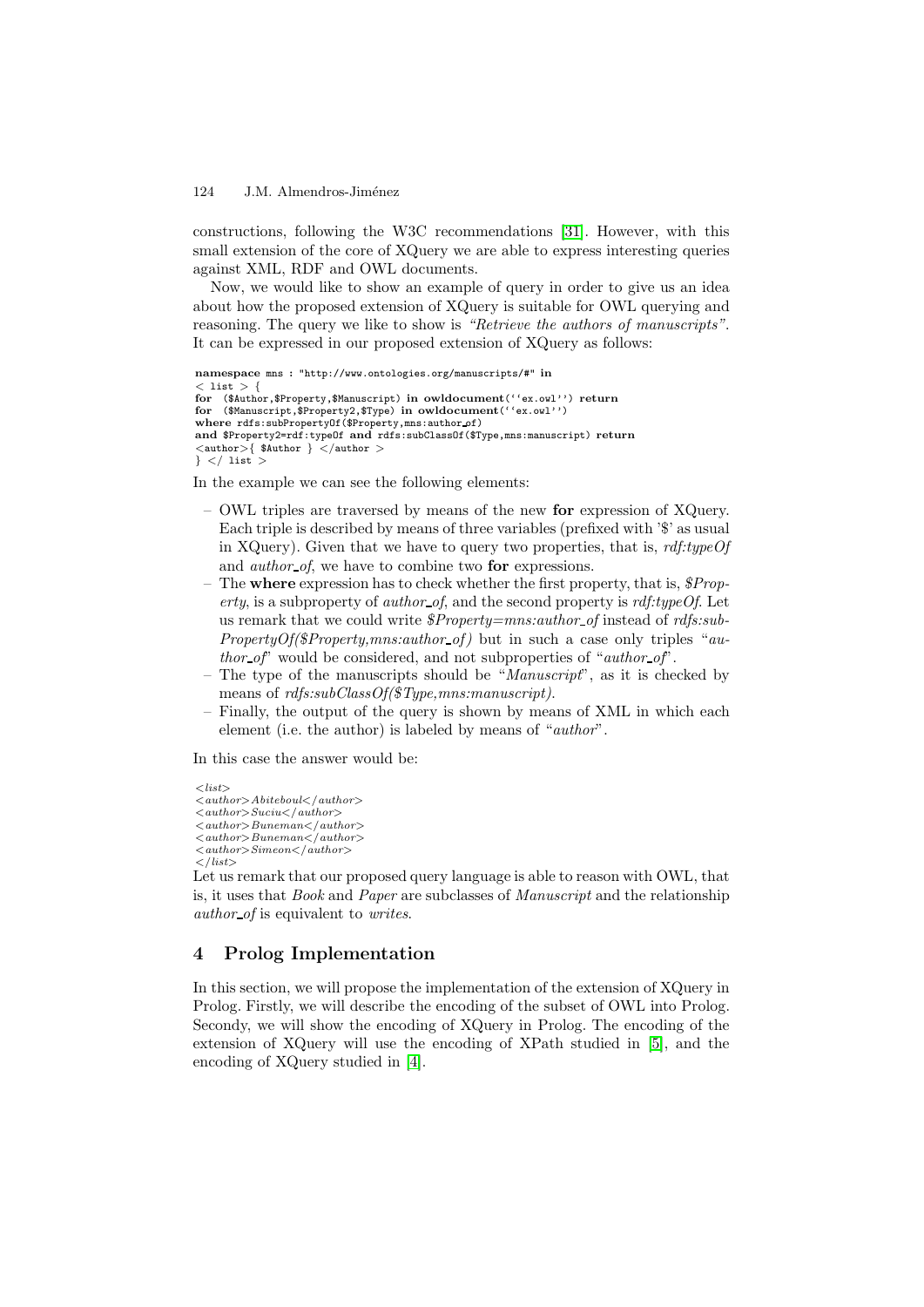

<span id="page-8-1"></span>**Fig. 5.** Representation of Ontology instances

### <span id="page-8-0"></span>**4.1 Ontology Encoding**

The encoding of the ontologies defined in Section [2](#page-4-1) consists of Prolog facts and rules. Facts are used for representing a given ontology instance. Rules are used for representing the ontology reasoning.

**1. Ontology Instance Encoding:** The encoding introduces Prolog facts about a predicate called *triple*. There is one fact for each element of the ontology instance. The encoding of DL formulas is as follows. Class and property names are represented by means of Prolog atoms. Quantified formulas are represented by means of Prolog terms, that is, ∀*P.C*, ∃*P.C* and ∃*P.*{*o*} are represented by means of Prolog term  $\text{for all}(p, c)$ ,  $\text{exists}(p, c)$  and  $\text{hasvalue}(p, o)$ , respectively. Unions (i.e.  $C_1 \sqcup ... \sqcup C_n$ ) and intersections (i.e.  $C_1 \sqcap ... \sqcap C_n$ ) are also represented as  $union([C_1, \ldots, C_n])$  and  $inter([C_1, \ldots, C_n])$ , respectively. Inverse and transitivity properties (i.e.  $P^-$  and  $P^+$ ) are represented as Prolog terms:  $inv(P)$  and *trans*(*P*). Finally OWL relationships: *rdfs:subClassOf*, *rdf:type*, etc are represented as atoms in Prolog. In the running example, we will have the facts of Figure [5.](#page-8-1)

**2. OWL Reasoning Encoding:** Now, the second element of the encoding consists of Prolog rules defining how to reason about OWL properties. Such rules express the semantic information deduced from a given ontology instance. Such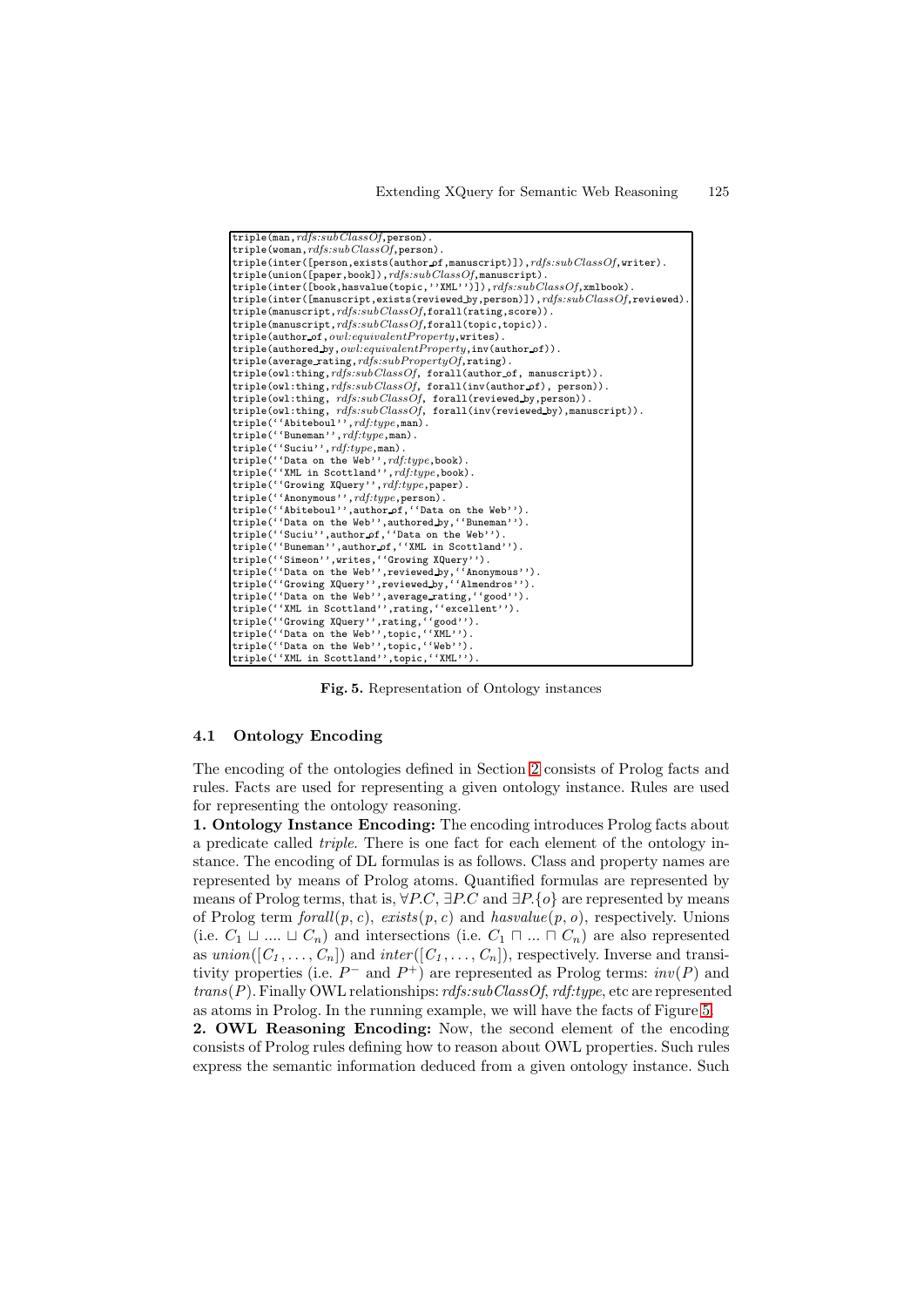| $folt(C \sqsubseteq D) = \forall x. folxt(C) \rightarrow folxt(D)$                     |                                                                            |
|----------------------------------------------------------------------------------------|----------------------------------------------------------------------------|
| $folt(E \equiv F) = \forall x . folxt(E) \leftrightarrow folxt(F)$                     | $foltx(A) = triple(x, rdf : type, A)$                                      |
| $folt(P \sqsubseteq Q) = \forall x, y. triple(x, p, y) \rightarrow triple(x, q, y)$    | $f \circ l_x^t(C \sqcap D) = f \circ l_x^t(C) \wedge f \circ l_x^t(D)$     |
| $folt(P \equiv Q) = \forall x, y. triple(x, p, y) \leftrightarrow triple(x, q, y)$     | $f \circ l_x^t(C \sqcup D) = f \circ l_x^t(C) \vee f \circ l_x^t(D)$       |
| $folt(P \equiv Q^{-}) = \forall x, y. triple(x, p, y) \leftrightarrow triple(y, q, x)$ | $fol_x^t(\exists P.C) = \exists y. triple(x, p, y) \wedge fol_y^t(C)$      |
| $folt(P \equiv P-) = \forall x, y. triple(x, p, y) \leftrightarrow triple(y, p, x)$    | $fol_x^t(\forall P.C) = \forall y. triple(x, p, y) \rightarrow fol_x^t(C)$ |
| $folt(P+ ⊆ P) = \forall x, y, z. triple(x, p, y) \wedge triple(y, p, z)$               | $fol_x^t(\forall P^- . C) = \forall y. triple(y, p, x) \rightarrow$        |
| $\rightarrow triple(x, p, z)$                                                          | $f\circ l_y^t(C)$                                                          |
| $folt(\top \sqsubseteq \forall P.C) = \forall x.fol_x^t(\forall P.C)$                  | $foltx(\exists P.\{o\}) = \exists y. triple(x, p, y) \land y = o$          |
| $folt(T \sqsubseteq \forall P^{-}.C) = \forall x. fol_{x}^{t}(\forall P^{-}.C)$        |                                                                            |

<span id="page-9-0"></span>**Fig. 6.** Triple-based encoding of DL in FOL

rules infer new relationships between the data in the form of triples. Therefore new Prolog terms make true the predicate *triple*. For instance, new triples for *rdf:type* are defined from the *rdfs:subClassOf* and previously inferred *rdf:type* relationships. In order to define the encoding, we have to follow the encoding of DL into FOL, which is described in Figure [6.](#page-9-0) Such encoding is based on a representation by means of triples of the DL formulas. In such encoding, class and property names are considered as constants in FOL. The encoding of OWL reasoning by means of rules is shown in Table [1.](#page-10-0)

The rules from **(Eq1)** to **(Eq4)** handle inference about equivalence. **(Eq1)** infers equivalence by reflexivity, **(Eq2)** infers equivalence by transitivity, and **(Eq3)** infers equivalence by symmetry. **(Eq4)** infers equivalence from the subclass relationship. The rules from **(Sub1)** to **(Sub13)** handle inference about subclasses. Cases from **(Sub3)** to **(Sub7)** define new subclass relationships from union and intersection operators. Cases from **(Sub8)** to **(Sub13)** define new subclass relationships for complex formulas. The rules **(Type1)** to **(Type7)** infer type relationships from subclass and equivalence relationships. The most relevant ones are the cases from **(Type2)** to **(Type5)** defining the meaning of complex formulas with regard to individuals. Finally, the rules **(Prop1)** to **(Prop11)** infer relationships about roles. The most relevant ones are the case **(Prop8)** and **(Prop9)** about the inverse of a property and the case **(Prop10)** about the transitivity relationship.

Our rules are able to infer new information from a given ontology. For instance, triple(''Data on the Web'', rdf:type, reviewed), using the following **TBox** and **ABox** information:

triple(''Data on the Web'',rdf:type,book). triple(book,rdfs:subClassOf,manuscript). triple(''Anonymous'',rdf:type,person). triple(''Data on the Web'',reviewed by,'Anonymous''). triple(inter([manuscript,exists(reviewed by,person)]),rdfs:subClassOf, reviewed).

In order to avoid the looping of the rules, a bottom-up interpreter in Prolog has been implemented (for instance, the rule (**Sub2**) of Figure [1](#page-10-0) loops in Prolog). Fortunately, the rules of Figure [1](#page-10-0) satisfy a nice property. Applying the rules in a bottom-up fashion they compute a finite set of OWL relationships, that is, a finite set of triples. Therefore, the reasoning in the selected fragment of OWL is finite. It does not hold in general in description logic. Therefore, the implemented RDF(S)/OWL reasoner actually can be used for the pre-processing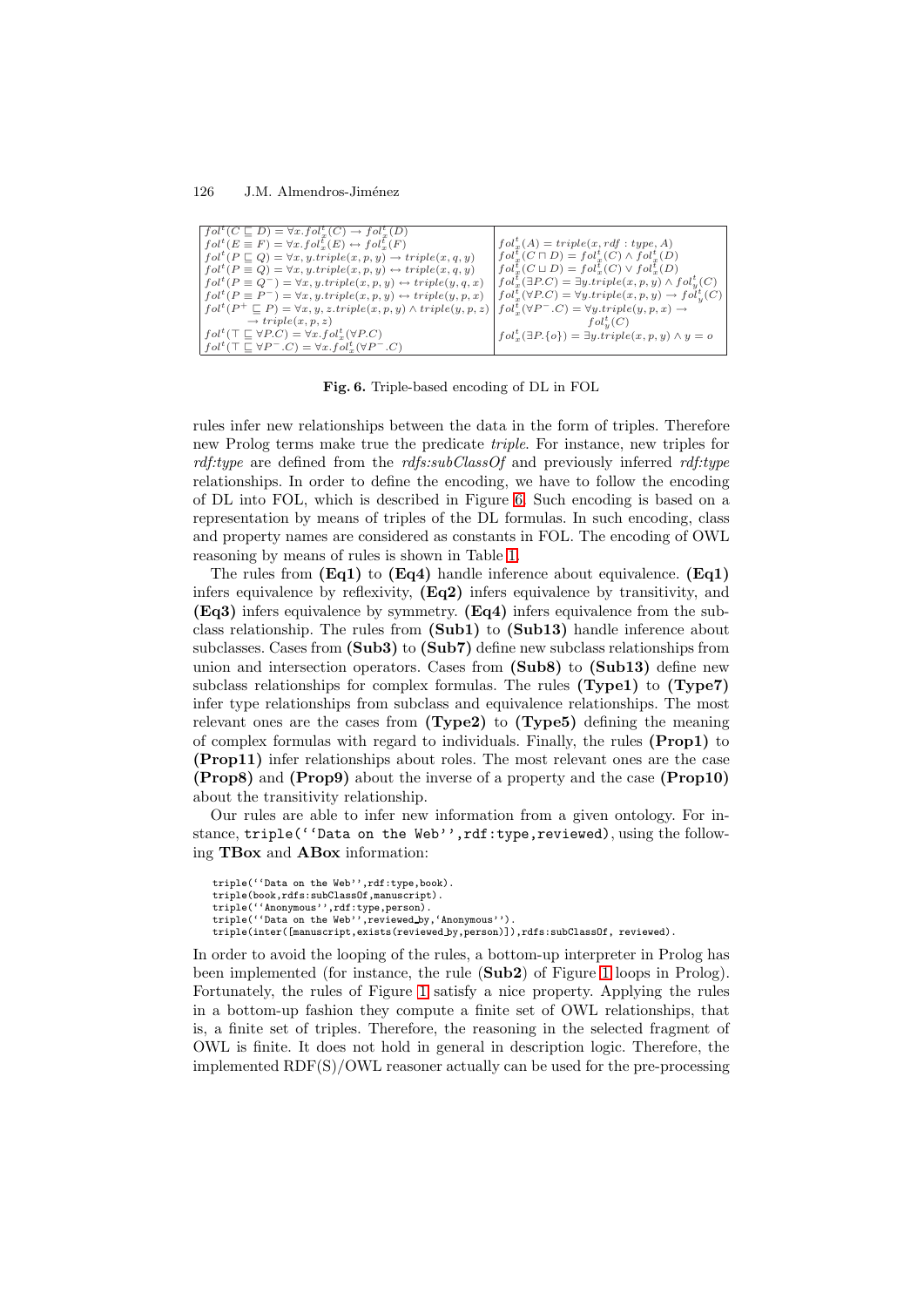<span id="page-10-0"></span>**Table 1.** OWL reasoning rules

|                    | Rule Name Prolog Rule                                                                                                                                                                                                      |
|--------------------|----------------------------------------------------------------------------------------------------------------------------------------------------------------------------------------------------------------------------|
| (Eq1)              | $triple(E, out: equivalentClass, E): -class(E).$                                                                                                                                                                           |
| (Eq2)              | $\texttt{triple}(E, \texttt{owl}: \texttt{equivalentClass}, G): - \texttt{triple}(E, \texttt{owl}: \texttt{equivalentClass}, F),$                                                                                          |
|                    | triple(F, owl : equivalentClass, G).                                                                                                                                                                                       |
| (Eq3)              | $\texttt{triple}(E,\texttt{owl}:equivalentClass,F): - \texttt{triple}(F,\texttt{owl}:equivalentClass,E).$                                                                                                                  |
| (Eq4)              | $\texttt{triple}(E, \texttt{owl}: \texttt{equivalentClass}, F): - \texttt{triple}(E, \texttt{rdfs}: \texttt{subClassOf}, F),$                                                                                              |
|                    | triple(F, rdfs:subClassOf, E).                                                                                                                                                                                             |
| (Sub1)             | $triple(E, rdfs:subClassOf, F) : -triple(E, owl: equivalentClass, F).$                                                                                                                                                     |
| (Sub2)             | $triple(C, rdfs:subClassOf, E) : -triple(C, rdfs:subClassOf, D),$                                                                                                                                                          |
|                    | triple(D, rdfs:subClassOf, E).                                                                                                                                                                                             |
| (Sub3)             | $\text{triple}(D, \text{rdfs}: \text{subClassOf}, E): -\text{triple}(\text{union}(U), \text{rdfs}: \text{subClassOf}, E), \text{member}(D, U).$                                                                            |
| (Sub4)             | $\text{triple}(E,\text{rdfs}:subClassOf,C): -\text{triple}(E,\text{rdfs}:subClassOf,inter(I)),\text{member}(C,I).$                                                                                                         |
| (Sub5)             | $triple(inter(I2), rdfs: subClassOf, D) : -triple(inter(I1), rdfs: subClassOf, D),$                                                                                                                                        |
|                    | $member(C, I1), triple(E, rdfs: subClassOf, C),$                                                                                                                                                                           |
|                    | replace(I1, C, E, I2).                                                                                                                                                                                                     |
| (Sub6)             | $triple(union(U2), rdfs: subClassOf, D) : -triple(union(U1), rdfs: subClassOf, D),$                                                                                                                                        |
|                    | $member(C, U1), triple(E, rdfs: subClassOf, C),$                                                                                                                                                                           |
|                    | replace(U1, C, E, U2).                                                                                                                                                                                                     |
| (Sub7)             | $\text{triple}(C, \text{rdfs}: \text{subClassOf}, \text{inter}(I2)): - \text{triple}(C, \text{rdfs}: \text{subClassOf}, \text{inter}(I1)),$                                                                                |
|                    | $\mathtt{member(D, I1)}, \mathtt{triple(D, rdfs:subClassOf, E)},$                                                                                                                                                          |
|                    | replace(I1, D, E, I2).                                                                                                                                                                                                     |
| (Sub8)             | $triple(hasvalue(Q, 0), rds: subClassOf, D): -triple(Q, owl: subPropertyOf, P),$                                                                                                                                           |
|                    | $triple(hasvalue(P, 0), rdfs:subClassOf, D).$                                                                                                                                                                              |
| (Sub9)             | $\texttt{triple}(\texttt{exists}(\texttt{Q},\texttt{C}),\texttt{rdfs}:\texttt{subClassOf},\texttt{D}): - \texttt{triple}(\texttt{Q},\texttt{owl}:\texttt{subPropertyOf},\texttt{P}),$                                      |
|                    | $triple(exists(P, C), rdfs: subClassOf, D).$                                                                                                                                                                               |
| (Sub10)            | $triple(exists(P, E), rdfs: subClassOf, D) : -triple(E, rdfs: subClassOf, C),$                                                                                                                                             |
|                    | $triple(exists(P, C), rdfs: subClassOf, D).$                                                                                                                                                                               |
| (Sub11)            | $\text{triple}(C, \text{rdfs}: \text{subClassOf}, \text{hasvalue}(Q, 0)) : -\text{triple}(P, \text{owl}: \text{subPropertyOf}, Q),$                                                                                        |
|                    | $triple(C, rdfs::subClassOf, hasvalue(P, 0)).$                                                                                                                                                                             |
| (Sub12)            | $triple(C, rdfs:subClassOf, for all(Q, D)) : -triple(Q, owl:subPropertyOf, P),$                                                                                                                                            |
|                    | $triple(C, rdfs:subClassOf, for all(P, D)).$                                                                                                                                                                               |
| (Sub13)            | $triple(C, rdfs:subClassOf, forall(P, E)) : -triple(D, rdfs:subClassOf, E),$                                                                                                                                               |
|                    | $triple(C, rdfs:subClassOf, for all(P, D)).$                                                                                                                                                                               |
| $(\textbf{Type1})$ | $\texttt{triple(A, rdf : type, D) : -triple(C, rdfs : subClassOf, D)},$                                                                                                                                                    |
|                    | triple(A, rdf : type, C).                                                                                                                                                                                                  |
| (Type2)            | $\tt triple(A, rdf : type, D) : -triple(inter(E), rdf : type, D),$                                                                                                                                                         |
|                    | triplecond(A, E).                                                                                                                                                                                                          |
| (Type3)            | $triple(A, rdf : type, D) : -triple(exists(P, C), rdfs : subClassOf, D),$                                                                                                                                                  |
|                    | $triple(B, rdf : type, C), triple(A, P, B).$                                                                                                                                                                               |
| (Type4)            | $triple(A, rdf : type, D) : -triple(hasvalue(P, 0), rdfs : subClassOf, D),$                                                                                                                                                |
|                    | triple(A, P, 0), individual(0).                                                                                                                                                                                            |
| (Type5)            | $\texttt{triple}(B, \texttt{rdf}:\texttt{type}, D): - \texttt{triple}(\texttt{forall}(P, C), \texttt{rdfs}:\texttt{subClassOf}, D),$                                                                                       |
|                    | $triple(A, P, B), triple(A, rdf : type, C).$                                                                                                                                                                               |
| (Type6)            | $triple(A, rdf : type, D): -triple(forall(inv(P), C), rdfs : subClassOf, D),$                                                                                                                                              |
|                    | $triple(A, P, B), triple(A, rdf : type, C).$                                                                                                                                                                               |
| (Type7)<br>(Prop1) | $\texttt{triple}(\texttt{A},\texttt{rdf}:\texttt{type},\texttt{owl}:\texttt{thing}):-\texttt{individual}(\texttt{A}).$<br>$\texttt{triple}(P,\texttt{owl}:$ equivalent $\texttt{Property}, P)$ : $-\texttt{property}(P)$ . |
| (Prop2)            | $\text{triple}(P, \text{owl}: \text{equivalentProperty}, R): - \text{triple}(P, \text{owl}: \text{equivalentProperty}, Q),$                                                                                                |
|                    | $triple(Q, owl : equivalentProperty, R).$                                                                                                                                                                                  |
| (Prop3)            | $\texttt{triple}(\texttt{P}, \texttt{owl}:\texttt{equivalentProperty}, \texttt{Q}):\texttt{-triple}(\texttt{Q}, \texttt{owl}:\texttt{equivalentProperty}, \texttt{P}).$                                                    |
| (Prop4)            | $\texttt{triple}(P,\texttt{owl}: \texttt{equivalentProperty}, Q): - \texttt{triple}(P, \texttt{rdfs}: \texttt{subPropertyOf}, Q),$                                                                                         |
|                    | triple(Q, rdfs:subProperty0f, P).                                                                                                                                                                                          |
| (Prop5)            | $\texttt{triple}(P, \texttt{rdfs}: \texttt{subPropertyOf}, \texttt{Q}): - \texttt{triple}(P, \texttt{owl}: \texttt{equivalentProperty}, \texttt{Q}).$                                                                      |
| (Prop6)            | $\texttt{triple}(P, \texttt{rdfs}: \texttt{subPropertyOf}, R): - \texttt{triple}(P, \texttt{rdfs}: \texttt{subPropertyOf}, Q),$                                                                                            |
|                    | triple(Q, rdfs:subPropertyOf, R).                                                                                                                                                                                          |
| (Prop7)            | $triple(A, Q, B)$ : -triple $(P, rdfs: subProperty0f, Q)$ , triple $(A, P, B)$ .                                                                                                                                           |
| (Prop8)            | $\text{triple}(B,Q,A)$ : $-\text{triple}(P,\text{rdfs}:subPropertyOf,inv(Q)),\text{triple}(A,P,B).$                                                                                                                        |
| (Prop9)            | $\text{triple}(B, P, A) : -\text{triple}(\text{inv}(Q), \text{rdfs}: \text{subPropertyOf}, P), \text{triple}(A, Q, B).$                                                                                                    |
|                    | $(Prop10)$  triple(A, P, C): -triple(trans(P), rdfs: subPropertyOf, P),                                                                                                                                                    |
|                    | triple(A, P, B), triple(B, P, C).                                                                                                                                                                                          |
|                    | $(Prop11)$  triple $(A, P, 0)$ : -triple $(C, r$ dfs: subClassOf, hasvalue $(P, 0)$ ), triple $(A, r$ df: type, C).                                                                                                        |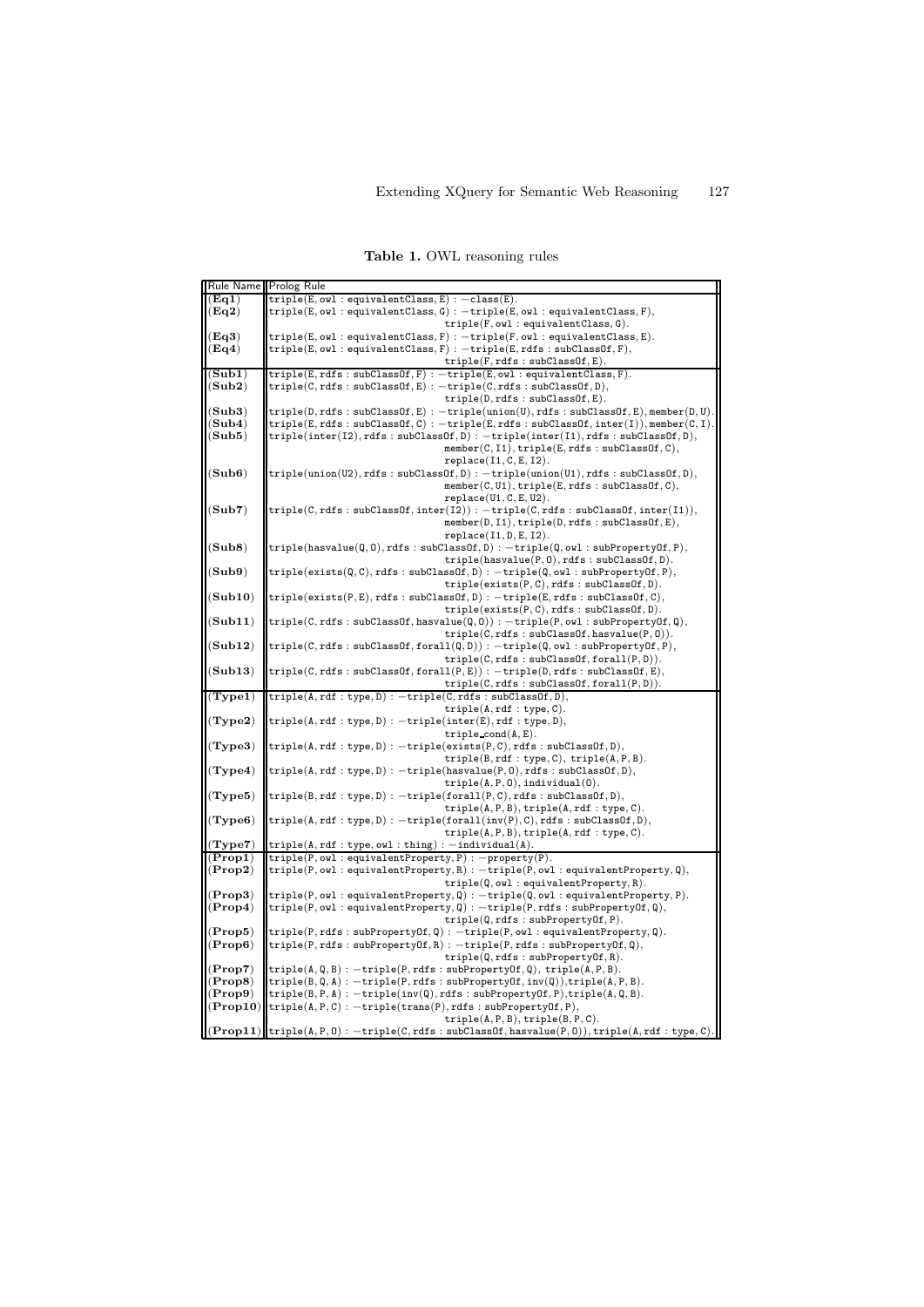| <i>xquery</i> := <b>namespace</b> <i>name</i> : <i>resource</i> <b>in</b> <i>xquery</i>   <i>flwr</i>   <i>value</i>                                                                                      |
|-----------------------------------------------------------------------------------------------------------------------------------------------------------------------------------------------------------|
| $\vert \langle \text{tag} att = \{ \text{'very'} \} \rangle, \ldots, att = \{ \text{'}very' \} \rangle \rangle \text{.} \ x query, \ldots, x query \langle \text{ (tag )}.$                               |
| $\textit{owldoc} := \textbf{owldocument}(\textit{doc}).$ $\textit{vexpr} := \textit{Sur} \mid \textit{value}.$                                                                                            |
| $flwr =$ for ( <i>\$var,\$var,\$var</i> ) in <i>owldoc</i> (where <i>constraint</i> ) return <i>xqvar</i> .                                                                                               |
| $ xqvar\rangle = \{ \{ \text{ 'very ' } \} \mid \text{ < tag at } t = \{ \text{ 'very ' } \}, \dots, att = \{ \text{ 'very ' } \} \text{ > } xqvar, \dots, xqvar \text{ < } \text{ (tag > } t \text{ ) }$ |
| $\lvert \text{flwr} \rvert \text{ value.}$                                                                                                                                                                |
| constraint := $Op(verpr, , vexpr)$   constraint 'or' constraint   constraint 'and' constraint.                                                                                                            |

<span id="page-11-0"></span>**Fig. 7.** A Subset of the Core XQuery

OWL documents in order to be used in the solving of queries. It improves the efficience of the proposed language.

Now, we would like to show how the extended XQuery language can be encoded in Prolog, in such a way that the queries formulated in our proposed query language can be executed under Prolog. In order to make the paper selfcontained we will restrict to a fragment of the extended XQuery for querying and reasoning with OWL triples and for generating XML documents as output. Now, the fragment to be encoded will consist in the grammar of the Figure [7,](#page-11-0) where  $Op$  can be one of the OWL built-in boolean operators. The reader can check that such fragment has been used in the example of the previous section. Now, a crucial point is the encoding of XML documents in Prolog. Such encoding will allow the encoding of the output of the query.

#### **4.2 Encoding of XML Documents**

In this section we will show an example of encoding of XML documents. A formal and complete definition can be found in [\[5\]](#page-16-16). Let us consider the following document called "b.xml":

```
<books>
<book year="2003">
   <author>Abiteboul</author>
   <author>Buneman</author>
   <author>Suciu</author>
   <title>Data on the Web</title>
<review>A <em>fine</em> book.</review>
</book>
<book year="2002">
   <author>Buneman</author>
   <title>XML in Scottland</title>
   <review><em>The <em>best</em> ever!</em></review>
</book>
</books>
```
Now, it can be represented by means of a Prolog program as in Figure [8.](#page-12-0) In our XML encoding we can distinguish the so-called *schema rules* which define the structure of the XML document, and *facts* which store the leaves of the XML tree (and therefore the values of the XML document). Each tag is translated into a predicate name: *books*, *book*, etc. Each predicate has four arguments. The first one, used for representing the XML document structure, is encapsulated into a function symbol with the same name as the tag adding the suffix *type*. Therefore, we have *bookstype*, *booktype*, etc. The second argument is used for numbering each node (a list of natural numbers identifying each node); the third argument of the predicates is used for numbering each type (a natural number identifying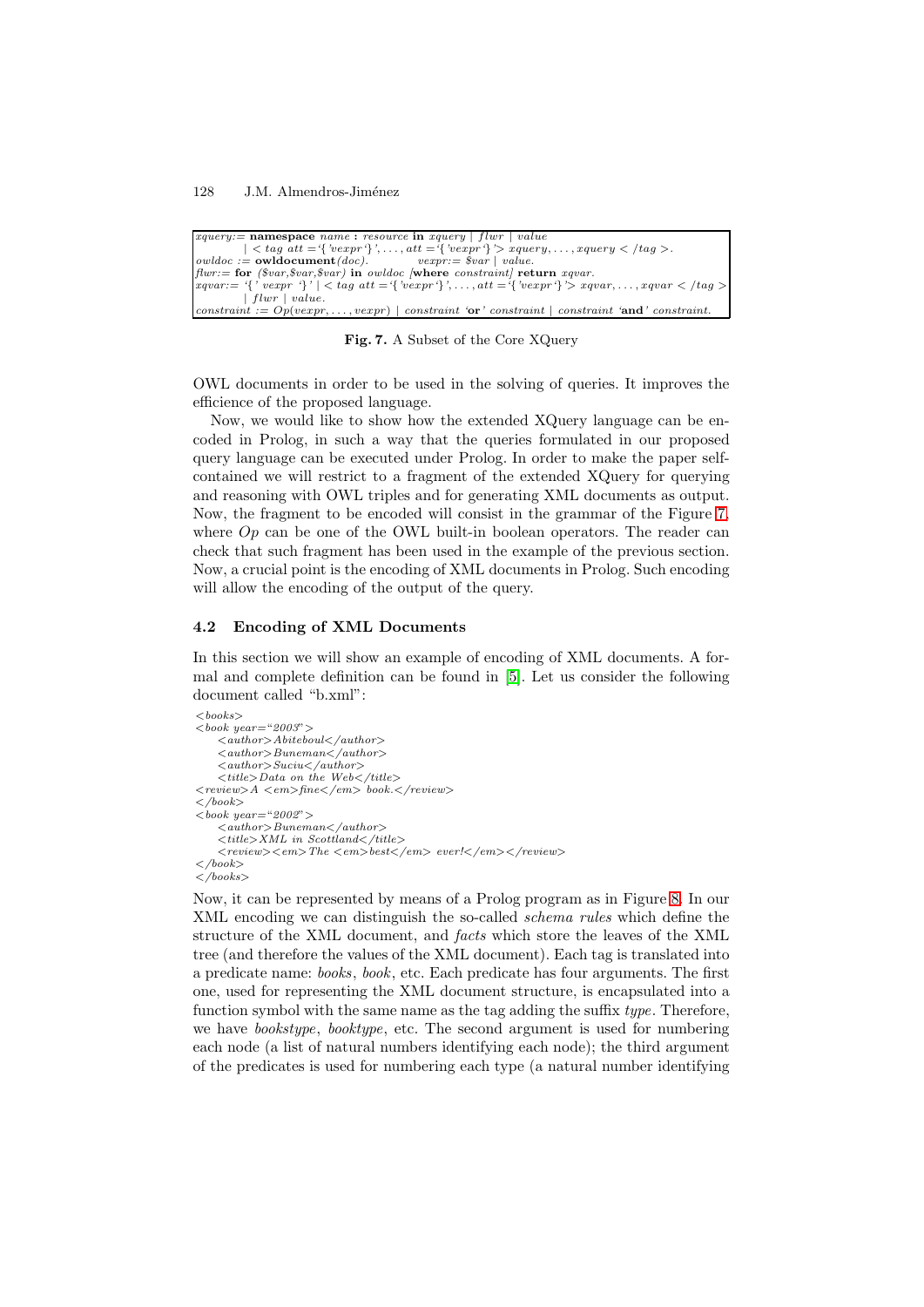| Rules (Schema):                                |                                                         |
|------------------------------------------------|---------------------------------------------------------|
| books(bookstype(Book, []), NBooks, 1, Doc) :-  | Facts (Document):                                       |
| book(Book, [NBook NBooks], 2, Doc).            | year('2003', [1, 1], 3, ''b.xml").                      |
| book(booktype(Author, Title, Review,           | author('Abiteboul', [1, 1, 1], 3, ''b.xml").            |
| [year=Year]), NBook , 2, Doc) :-               | author('Buneman', [2,1, 1], 3, ''b.xml").               |
| author(Author, [NAu NBook], 3, Doc),           | author('Suciu', [3,1,1], 3, ''b.xml").                  |
| title(Title, [NTitle NBook],3,Doc),            | title('Data on the Web', $[4, 1, 1]$ , 3, ''b.xml").    |
| review(Review, [NRe NBook], 3, Doc),           | unlabeled( $'A'$ , [1, 5, 1, 1], 4, $(b.xml")$ .        |
| year(Year, NBook, 3, Doc).                     | em('fine', [2, 5, 1, 1], 4, 'b.xml").                   |
| review(reviewtype(Un,Em,[]),NReview,3,Doc):-   | unlabeled('book.', [3, 5, 1, 1], 4, ''b.xml").          |
| unlabeled(Un, [NUn NReview], 4, Doc),          | year('2002', [2, 1], 3, 'b.xml").                       |
| em(Em, [NEm NReview], 4, Doc).                 | author ('Buneman', [1, 2, 1], 3, ''b.xml").             |
| review(reviewtype(Em, []), NReview, 3, Doc):-  | title('XML in Scottland', $[2, 2, 1]$ , $3, 'b.xml'$ ). |
| em(Em, [NEm NReview], 5, Doc).                 | unlabeled('The', [1, 1, 3, 2, 1], 6, ''b.xml").         |
| em(emtype(Unlabeled, Em, []), NEms, 5, Doc) :- | $em('best', [2, 1, 3, 2, 1], 6, 'b.xml").$              |
| unlabeled(Unlabeled, [NUn NEms], 6, Doc),      | unlabeled('ever!', [3, 1, 3, 2, 1], 6, ''b.xml").       |
| $em(Em, [NEm NEms], 6, Doc)$ .                 |                                                         |

<span id="page-12-0"></span>**Fig. 8.** Encoding of XML documents

each type); and the last argument represents the document name. The key element of our encoding is to be able to recover the original XML document from the set of rules and facts. The encoding has the following peculiarities. In order to specify the order of an XML document in a fact based representation, each fact is numbered (from left to right and by levels in the XML tree). In addition, the hierarchical structure of the XML records is described by means of the identifier of each fact: the number of the children is a suffix of the number of the parent. The type number makes possible to map schema rules with facts.

#### **4.3 Encoding of XQuery**

Now, we will show how to encode the proposed extension of XQuery. We can summarize the encoding as follows. The encoding combines the schema rules of the output document with rules which call the *triple* predicate. A new predicate is defined called *join*. The join predicate calls to *triple* predicate in order to carry out the join of the triples. Now, let us see examples of queries in our proposal and the corresponding encoding.

**Query 1:** Let us suppose the query *"Retrieve the authors of manuscripts"* which is defined in XQuery as follows:

```
< list > {
for ($Author,$Property,$Manuscript) in owldocument(''ex.owl'') return
for ($Manuscript,$Property2,$Type) in owldocument(''ex.owl'')
where rdfs:subPropertyOf($Property,author of)
and $Property2=rdf:typeOf and rdfs:subClassOf($Type,manuscript) return
<author>{ $Author } </author >
} </ list >
```
Now, the encoding is as follows:

```
(1) list(listtype(Author,[]),NList,1,Doc):-author(Author,[NAuthor|NList],2,Doc).
```

```
(2) author(authortype(Author,[]),NAuthor,2,''result.xml''):-join(Author,NAuthor).
(3) join(Author,[NAuthor,[1]]):-
```
triple(Author,Property,Manuscript,NAuthor,''ex.owl''), triple(Manuscript,Property2,Type, ,''ex.owl''), triple(Property,rdfs:subPropertyOf,author of, ,''ex.owl''), Property2=rdf:typeOf, triple(Type,rdfs:subClassOf,manuscript, ,''ex.owl'').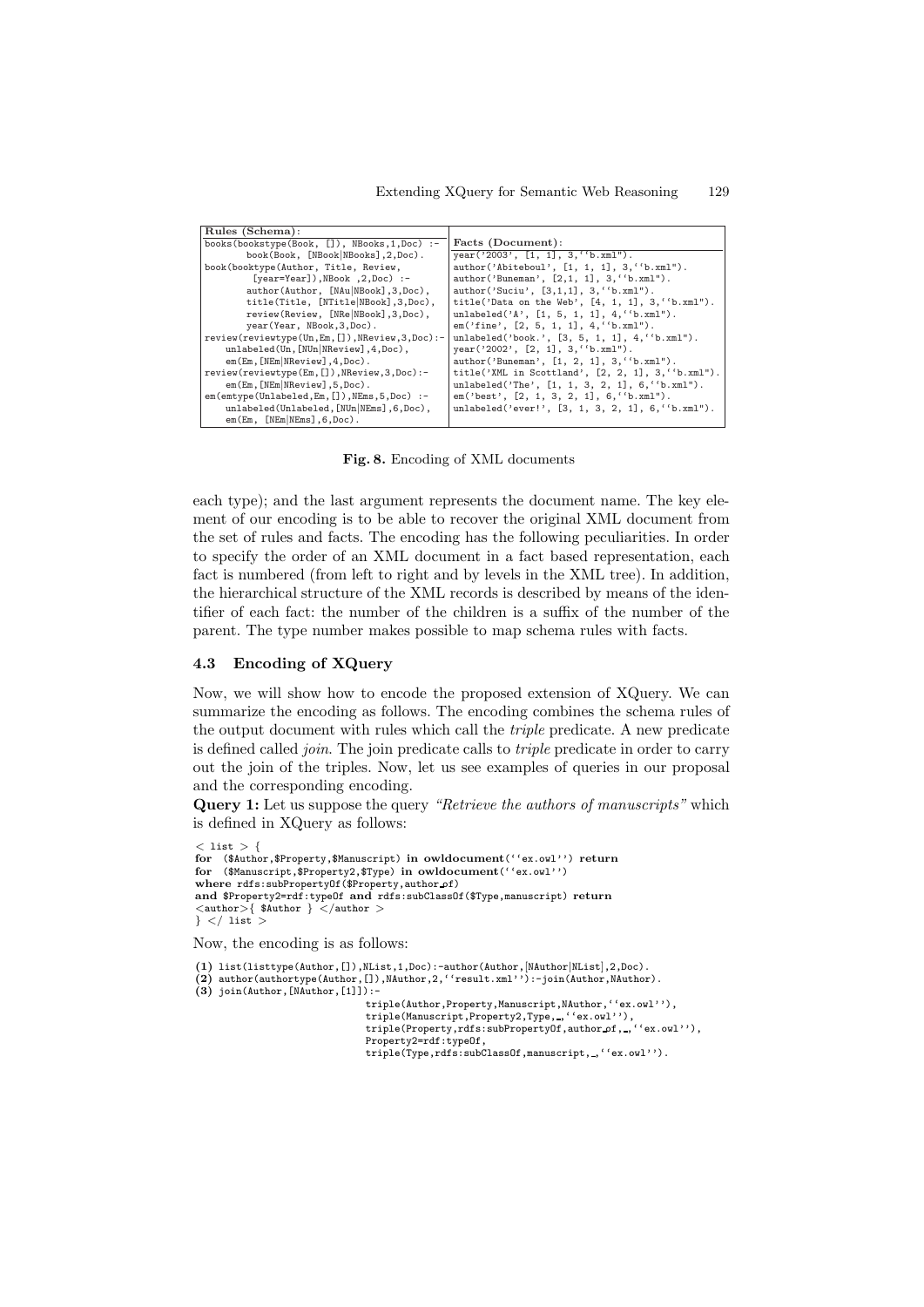The encoding takes into account the following elements.

- The **return** expression generates an XML document, and therefore the encoding includes the schema rules of the output document. In the previous example, this is the case of rule **(1)**, describing that the *list* tag includes elements labeled as *author*.
- The rules **(2)** and **(3)** are the main rules of the encoding, in which the elements of the output document are computed by means of the so-called *join* predicate.
- The *join* predicate is the responsible of the encoding of the **for** and **where** constructs. Each **for** associated to an OWL triple is encoded by means of a call to the *triple* predicate with variables.
- Now, the **where** expression is encoded as follows. In the case of binary operators like "=", ">", ">=", etc, they are encoded by means of calls to the corresponding Prolog operator. In the case of built-in boolean operators of the kind *rdf:typeOf*, *rdfs:subClassOf*, etc, a call to the *triple* predicate is achieved.
- Finally, we have to incorporate to the *triple* predicate two new arguments in facts and rules. The first new argument is a list of natural numbers identifying the triple. Each element of the **TBox** and the **ABox** is identified by means of [1], [2], etc. The triples inferred from the **TBox** and the **ABox** can be identified by appending the identifiers of the triples used for the inference. Therefore, in general, each triple can be identified as a list of natural numbers (for instance, [1*,* 4*,* 5]). Triple identifiers are required for representing the order of the elements of the output XML document, according to our encoding. The second new argument is the name of the document which stores the triple.

Now, the Prolog goal ?-author(Author,Node,Type,Doc) has the following answers:

```
Author=authortype("Abiteboul",[]),Node=[...],Type=2,Doc=''result.xml''
Author=authortype("Suciu",[]),Node=[...],Type=2,Doc=''result.xml''
Author=authortype("Buneman",[]),Node=[...],Type=2,Doc=''result.xml''
Author=authortype("Buneman",[]),Node=[...],Type=2,Doc=''result.xml''
Author=authortype("Simeon",[]),Node=[...],Type=2,Doc=''result.xml''
```
From the schema rule (rule (**1**)), and these computed answers, we can rebuild the output XML document:

*<list> <author>Abiteboul</author> <author>Suciu</author> <author>Buneman</author> <author>Buneman</author> <author>Simeon</author> </list>*

**Query 2:** The second query we would like to show is *"Retrieve the reviewed manuscripts and their writers"*. In this case, the query can be expressed in XQuery as follows: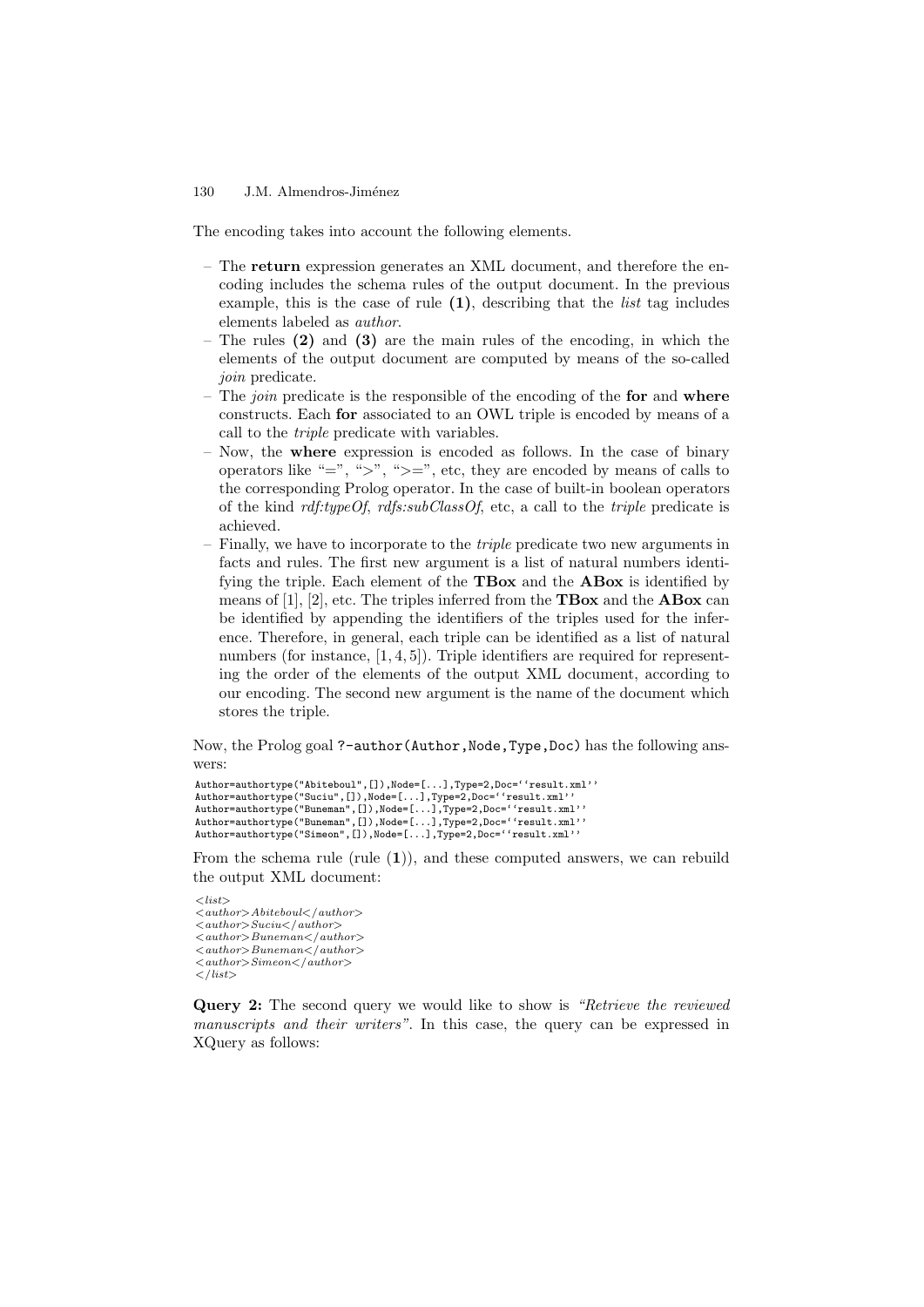```
< list > {
for ($Writer,$Property,$Manuscript) in owldocument(''ex.owl'') return
for ($Manuscript,$Property2,$Type) in owldocument(''ex.owl'')
where rdfs:subPropertyOf($Property,writes)
and $Property2=rdf:typeOf and rdfs:subClassOf($Type,reviewed) return
<item>
<manuscript> { $Manuscript } </ manuscript >
<writer>{ $Writer } </writer >
</item>
} </ list >
```
In this case, the properties to be checked are "*writes*" and "*rdf:typeOf*". The boolean operator *rdfs : subPropertyOf (\$Property, writes)* is also true for triples in which the *\$Property* is "*author of*" given that both are equivalent properties in the given ontology. A more concise way to express the previous query is:

```
< list > {
for ($Writer,$Property,$Manuscript) in owldocument(''ex.owl'')
where rdfs:subPropertyOf($Property,writes) and rdf:type(Manuscript,reviewed) return
<item>
<manuscript> { $Manuscript } </ manuscript >
<writer>{ $Writer } </writer >
</item>
} </ list >
```
It uses the built-in boolean operator *rdf:type* whose semantics takes into account the inclusion and equivalence relationships of the input ontology. In this case the answer would be:

```
<list>
<item><manuscript>Data on the Web</manuscript>
<writer>Abiteboul</writer>< /item>
<item><manuscript>Data on the Web</manuscript>
<writer>Suciu</writer>< /item>
<item><manuscript>Data on the Web</manuscript>
<writer>Buneman</writer>< /item>
<item><manuscript>XML in Scottland</manuscript>
<writer>Buneman</writer>< /item>
<item><manuscript>Growing XQuery</manuscript>
<writer>Simeon</writer>< /item>
</list>
Now, the goal is ? − item(Item, Node, Type, Doc) and the encoding is as follows:
 list(listtype(Item,[]),NL,1,Doc):- item(Item,[NItem|NL],2,Doc).
```

```
\verb|item(itemtype(\verb'manuscriptype(\verb'Manuscript,[]), writtentype(\verb'mitertype,[]),[]), NItem, 2, ``result.xml''):-join(Manuscript,Writer,NItem).
join(Manuscript,Writer,[NM,[1]]):-
                                               triple(Writer,Property,Manuscript,NM,''ex.owl''),
triple(Manuscript,Property2,Type, ,''ex.owl''),
triple(Property,rdfs:subPropertyOf,writes, ,''ex.owl''),
                                               Property2=rdf:typeOf,<br>triple(Type,rdfs:subClassOf,reviewed,_,''ex.owl'').
```
**Query 3:** Finally, we would like to show the query *"Retrieve the equivalent properties of the ontology"*, in which we can extract from the input ontology some properties and we can represent the output of the query as an ontology: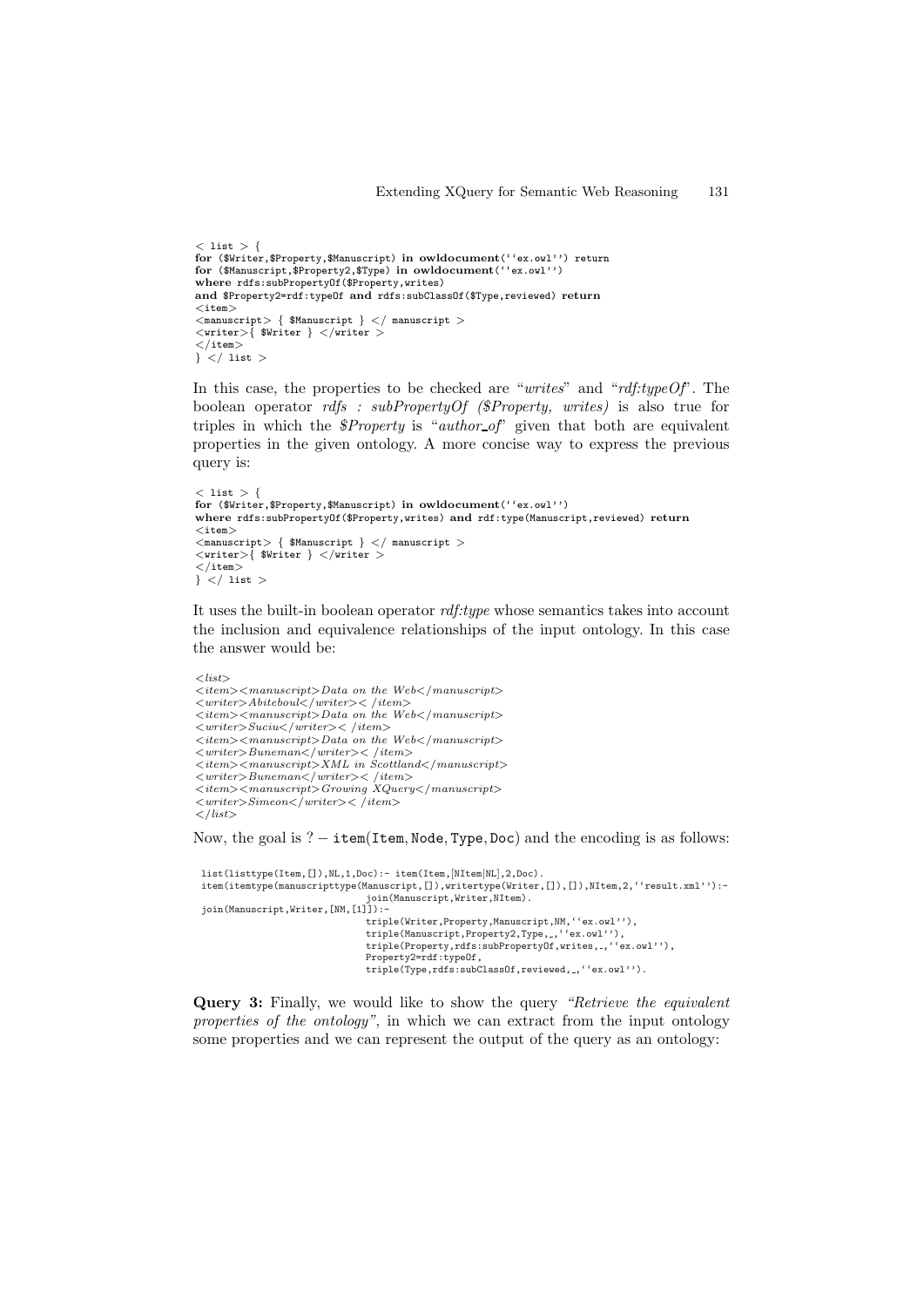```
< owl:Ontology > {
for ($Object1,$Property,$Object2) in owldocument(''ex.owl'')
where $Property=owl:equivalentProperty return
<owl:ObjectProperty rdf:about=''{$Object1}''/>
<owl:equivalentProperty rdf:resource=''{$Object2}''/>
</owl:ObjectProperty>
} </ owl:Ontology >
```
Now, the goal is ?−owlObjectProperty(OwlObjectProperty*,* Node*,* Type*,* Doc), and the query is encoded as follows:

```
owlOntology(owlOntologytype(OwlObjectProp,[]),Nowl,1,Doc):-
      owlObjectProperty(OwlObjectProp,[Nowlo|Nowl],2,Doc).
owlObjectProperty(owlObjectPropertytype(owlequivalentPropertytype('''',[rdf:resource=Object2]),
[rdf:about=Object1]),Nowlp,2,''result.xml''):-join(Object1,Object2,Nowlp).
join(Object1,Object2,[NTriple,[1]]):-
       triple(Object1,Property,Object2,NTriple,''ex.owl''),
       Property=owl:equivalentProperty.
```
# **5 Conclusions and Future Work**

In this paper we have studied an extension of XQuery for the querying and reasoning with OWL style ontologies. Such extension combines RDF(S)/OWL and XML documents as input/output documents. By means of built-in boolean operators XQuery can be equipped with inference mechanism for OWL properties. We have also studied how to implement/encode such language in Prolog. We have developed an implementation of the XQuery language and a RDF(S) / OWL reasoner which can be downloaded from our Web site: <http://indalog.ual.es/> <XQuery> and <http://indalog.ual.es/OProlog>. More details about the implementation of the  $RDF(S)/QWL$  reasoner and the XQuery implementation can be found in [\[2,](#page-15-1)[3\]](#page-16-17). As future work, we would like to extend our work with the handling of more complex ontologies in the line of [\[18](#page-16-13)[,27\]](#page-17-12). In addition, we are now developing an implementation of the proposed extension as a XQuery library, using the available extension mechanisms of XQuery. We believe that it can be significant for the widespread acceptance of the approach.

# **Acknowledgements**

The author would like to thank the anonymous referees for their insightful comments and suggestions. This work has been partially supported by the Spanish MICINN under grant TIN2008-06622-C03-03.

# **References**

- <span id="page-15-0"></span>1. Almendros-Jim´enez, J.M.: An RDF Query Language based on Logic Programming. Electronic Notes in Theoretical Computer Science 200(3), 67–85 (2008)
- <span id="page-15-1"></span>2. Almendros-Jiménez, J.M.: An encoding of  $xQu$ ery in prolog. In: Bellahsène, Z., Hunt, E., Rys, M., Unland, R. (eds.) XSym 2009. LNCS, vol. 5679, pp. 145–155. Springer, Heidelberg (2009)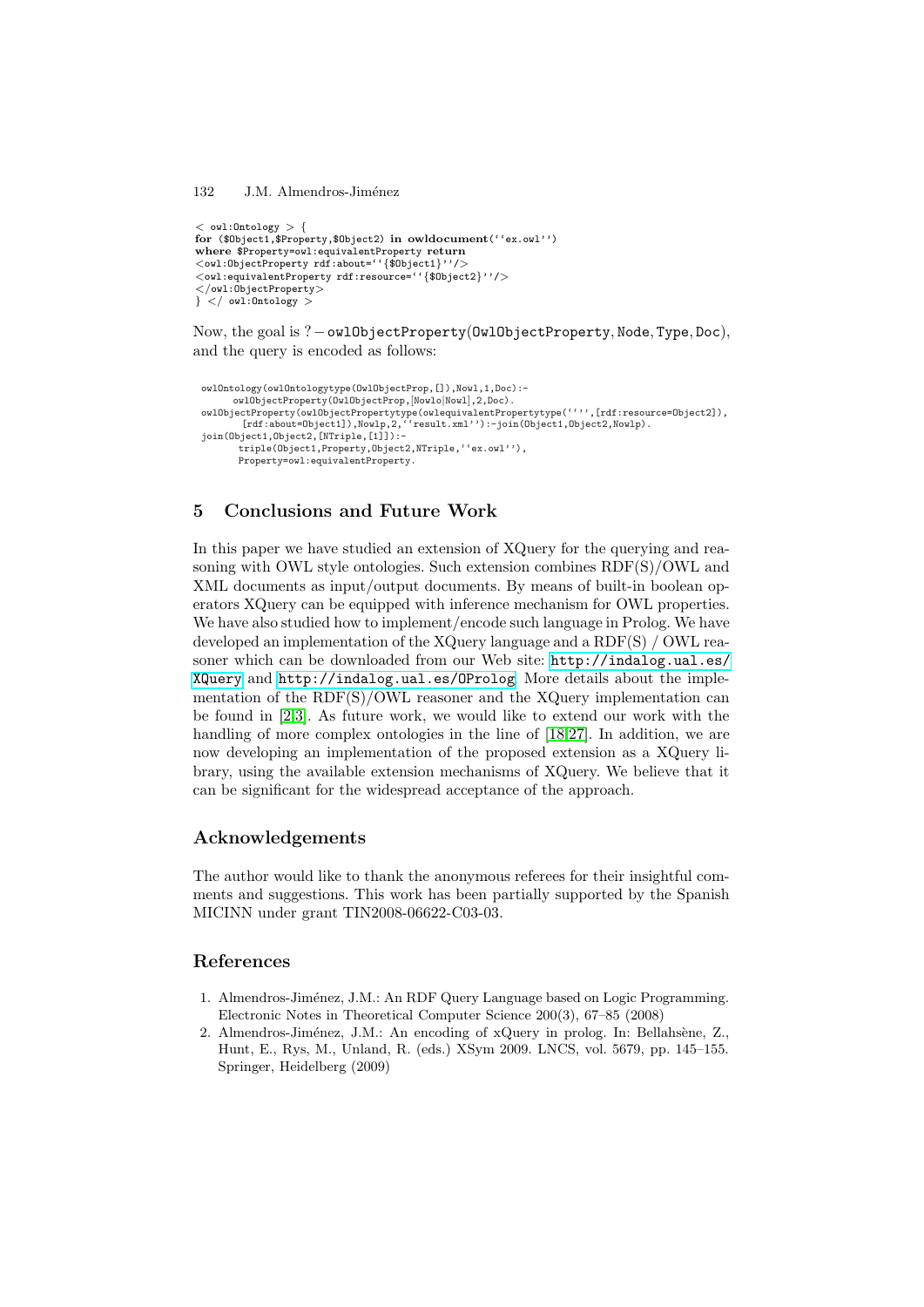- <span id="page-16-17"></span>3. Almendros-Jiménez, J.M.: A Query Language for OWL based on Logic Programming. In: 5th Int'l Workshop on Automated Specification and Verification of Web Systems, WWv 2009, pp. 69–84 (2009)
- <span id="page-16-15"></span>4. Almendros-Jiménez, J.M., Becerra-Terón, A., Enciso-Baños, F.J.: Integrating XQuery and Logic Programming. In: Seipel, D., Hanus, M., Wolf, A. (eds.) INAP 2007. LNCS (LNAI), vol. 5437, pp. 117–135. Springer, Heidelberg (2009)
- <span id="page-16-16"></span>5. Almendros-Jiménez, J.M., Becerra-Terón, A., Enciso-Baños, F.J.: Querying XML documents in logic programming. TPLP 8(3), 323–361 (2008)
- <span id="page-16-1"></span>6. Baader, F., Horrocks, I., Sattler, U.: Description logics, pp. 3–28. Springer, Heidelberg (2004)
- <span id="page-16-2"></span>7. Bailey, J., Bry, F., Furche, T., Schaffert, S.: Web and Semantic Web Query Languages: A Survey. In: Eisinger, N., Małuszyński, J. (eds.) Reasoning Web. LNCS, vol. 3564, pp. 35–133. Springer, Heidelberg (2005)
- <span id="page-16-8"></span>8. Berners-Lee, T.: N3QL-RDF Data Query Language. Technical report, Online only (2004)
- <span id="page-16-10"></span>9. Boncz, P., Grust, T., van Keulen, M., Manegold, S., Rittinger, J., Teubner, J.: MonetDB/XQuery: a fast XQuery processor powered by a relational engine. In: Proceedings of the 2006 ACM SIGMOD International Conference on Management of Data, pp. 479–490. ACM, New York (2006)
- <span id="page-16-11"></span>10. Boncz, P.A., Grust, T., van Keulen, M., Manegold, S., Rittinger, J., Teubner, J.: Pathfinder: XQuery - The Relational Way. In: Proc. of the International Conference on Very Large Databases, pp. 1322–1325. ACM Press, New York (2005)
- <span id="page-16-0"></span>11. Chamberlin, D., Draper, D., Fern´andez, M., Kay, M., Robie, J., Rys, M., Simeon, J., Tivy, J., Wadler, P.: XQuery from the Experts. Addison Wesley, Boston (2004)
- <span id="page-16-6"></span>12. Davis, I.: RDF Template Language 1.0. Technical report, Online only (September 2003)
- <span id="page-16-14"></span>13. de Bruijn, J., Lara, R., Polleres, A., Fensel, D.: OWL DL vs. OWL Flight: conceptual modeling and reasoning for the semantic Web. In: WWW 2005: Proceedings of the 14th International Conference on World Wide Web, pp. 623–632. ACM Press, New York (2005)
- <span id="page-16-4"></span>14. de Laborda, C.P., Conrad, S.: Bringing Relational Data into the Semantic Web using SPARQL and Relational OWL. In: Procs. of ICDEW 2006. IEEE Computer Society, Los Alamitos (2006)
- <span id="page-16-9"></span>15. Furche, T., Bry, F., Bolzer, O.: Marriages of Convenience: Triples and Graphs, RDF and XML in Web Querying. In: Fages, F., Soliman, S. (eds.) PPSWR 2005. LNCS, vol. 3703, pp. 72–84. Springer, Heidelberg (2005)
- <span id="page-16-12"></span>16. Grosof, B.N., Horrocks, I., Volz, R., Decker, S.: Description Logic Programs: Combining Logic Programs with Description Logic. In: Proc. of the International Conference on World Wide Web, USA, pp. 48–57. ACM Press, New York (2003)
- <span id="page-16-3"></span>17. Haase, P., Broekstra, J., Eberhart, A., Volz, R.: A Comparison of RDF query languages. In: McIlraith, S.A., Plexousakis, D., van Harmelen, F. (eds.) ISWC 2004. LNCS, vol. 3298, pp. 502–517. Springer, Heidelberg (2004)
- <span id="page-16-13"></span>18. Hustadt, U., Motik, B., Sattler, U.: Reasoning in Description Logics by a Reduction to Disjunctive Datalog. J. Autom. Reasoning 39(3), 351–384 (2007)
- <span id="page-16-5"></span>19. Karvounarakis, G., Alexaki, S., Christophides, V., Plexousakis, D., Scholl, M.: RQL: a declarative query language for RDF. In: WWW 2002: Proceedings of the 11th International Conference on World Wide Web, pp. 592–603. ACM Press, New York (2002)
- <span id="page-16-7"></span>20. Katz, H.: XsRQL: an XQuery-style Query Language for RDF. Technical report, Online only (2004)